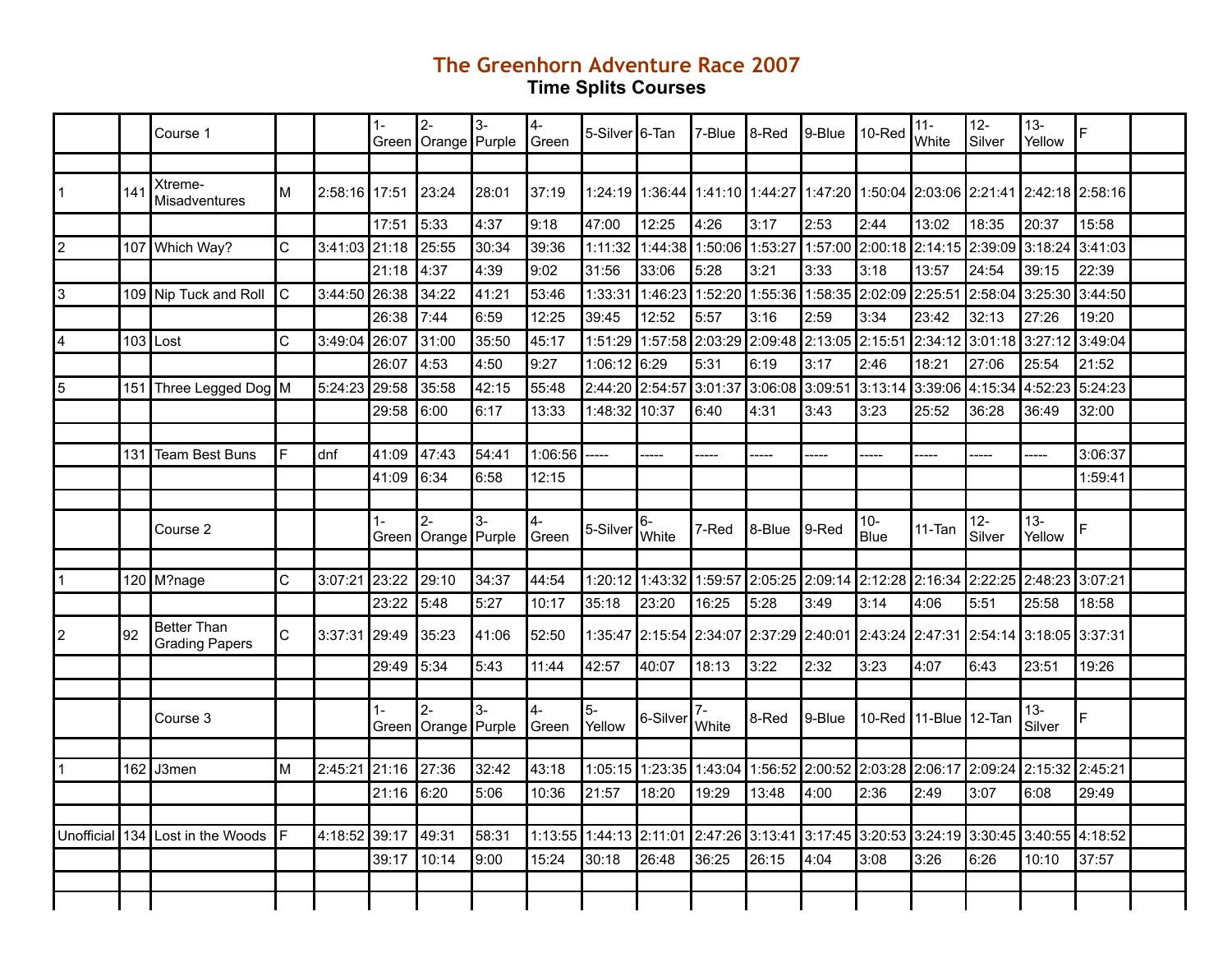|                |     | Course 4                  |    |                     | l 1-       | $ 2 -$<br>Purple Green           | <u>3-</u><br>Orange Purple | $ 4-$                 | $5-Silver$ 6-  | White                       | $ 7$ -Red | $\vert$ 8-Blue $\vert$ 9-Red |                                                                                 | $10-$<br>Blue | 11-Tan 12-             | Silver                            | 13-<br>Yellow    | IF                                                                              |  |
|----------------|-----|---------------------------|----|---------------------|------------|----------------------------------|----------------------------|-----------------------|----------------|-----------------------------|-----------|------------------------------|---------------------------------------------------------------------------------|---------------|------------------------|-----------------------------------|------------------|---------------------------------------------------------------------------------|--|
|                |     |                           |    |                     |            |                                  |                            |                       |                |                             |           |                              |                                                                                 |               |                        |                                   |                  |                                                                                 |  |
| $\mathbf 1$    | 154 | Short Bald and<br>Evtimov |    | 2:56:09 17:34       |            | 26:17                            | 30:15                      | 34:26                 |                |                             |           |                              | 1:26:02 1:44:16 1:57:06 2:01:29 2:05:26 2:09:50 2:16:18 2:22:06 2:41:26 2:56:09 |               |                        |                                   |                  |                                                                                 |  |
|                |     |                           |    |                     | 17:34      | 8:43                             | 3:58                       | 4:11                  | 51:36          | 18:14                       | 12:50     | ∥4:23                        | 3:57                                                                            | 4:24          | 6:28                   | 5:48                              | 19:20            | 14:43                                                                           |  |
|                |     |                           |    |                     |            |                                  |                            |                       |                |                             |           |                              |                                                                                 |               |                        |                                   |                  |                                                                                 |  |
|                |     | Course 5                  |    |                     | $1 -$      | <b>2-</b><br>Purple Orange Green | 3-                         | 4-<br>Purple          | 5-Silver 6-Tan |                             | 7-Blue    | $ 8$ -Red                    | 9-Blue                                                                          | $ 10$ -Red    | $11 -$<br><b>White</b> | $12-$<br>Silver                   | $13 -$<br>Yellow | F                                                                               |  |
|                |     |                           |    |                     |            |                                  |                            |                       |                |                             |           |                              |                                                                                 |               |                        |                                   |                  |                                                                                 |  |
|                | 111 | <b>Quixote</b>            | C  | 3:20:16 24:50       |            | 31:54                            | 36:41                      | 46:48                 |                |                             |           |                              | 1:28:52 1:36:41 1:42:09 1:45:24 1:48:45 1:51:59 2:07:29 2:31:06 2:58:14 3:20:16 |               |                        |                                   |                  |                                                                                 |  |
|                |     |                           |    |                     | 24:50      | 7:04                             | 4:47                       | 10:07                 | 42:04          | 7:49                        | 5:28      | 3:15                         | 3:21                                                                            | 3:14          | 15:30                  | 23:37                             | 27:08            | 22:02                                                                           |  |
|                |     |                           |    |                     |            |                                  |                            |                       |                |                             |           |                              |                                                                                 |               |                        |                                   |                  |                                                                                 |  |
|                |     | Course 6                  |    |                     |            | I2-<br>Purple Orange Green       | 3-                         | $4-$<br>Purple Yellow | $5-$           | 6-Silver <sup>17</sup> -Tan |           | 8-Blue                       | $ 9 - Red$                                                                      | $10-$<br>Blue | 11-Red                 | $12 -$<br>White                   | $13 -$<br>Silver | F                                                                               |  |
|                |     |                           |    |                     |            |                                  |                            |                       |                |                             |           |                              |                                                                                 |               |                        |                                   |                  |                                                                                 |  |
|                |     | 119 Team Valium           | C  | 2:53:37 21:26       |            | 27:16                            | 31:44                      | 40:42                 |                |                             |           |                              | 1:00:19 1:17:26 1:30:53 1:34:55 1:38:40 1:42:00 1:44:59 2:01:01 2:22:21         |               |                        |                                   |                  | 2:53:37                                                                         |  |
|                |     |                           |    |                     | 21:26      | 5:50                             | 4:28                       | 8:58                  | 19:37          | 17:07                       | 13:27     | 4:02                         | 3:45                                                                            | 3:20          | 2:59                   | 16:02                             | 21:20            | 31:16                                                                           |  |
| $\overline{2}$ |     | 199 3 Fingers             |    | Mast 3:32:56 24:19  |            | 30:41                            | 35:56                      | 46:34                 | 1:09:45        |                             |           |                              | 1:31:46  1:38:48  1:46:35  1:50:08  1:53:37                                     |               | 1:56:52                | 2:35:27                           | 2:59:29          | 3:32:56                                                                         |  |
|                |     |                           |    |                     | 24:19      | 6:22                             | 5:15                       | 10:38                 | 23:11          | 22:01                       | 7:02      | 7:47                         | 3:33                                                                            | 3:29          | 3:15                   | 38:35                             | 24:02            | 33:27                                                                           |  |
| 3              |     | 195 Team Tortoise         |    | Mast 4:43:42        | 35:23      | 54:48                            | 1:01:01                    | 1:15:59               | 1:55:13        | 2:25:12 2:37:17             |           |                              | 2:44:58 2:49:26 2:52:42                                                         |               |                        | 2:56:16 3:26:54 4:01:45 4:43:42   |                  |                                                                                 |  |
|                |     |                           |    |                     | 35:23      | 19:25                            | 6:13                       | 14:58                 | 39:14          | 29:59                       | 12:05     | 7:41                         | 4:28                                                                            | 3:16          | 3:34                   | 30:38                             | 34:51            | 41:57                                                                           |  |
|                |     |                           |    |                     |            |                                  |                            |                       |                |                             |           |                              |                                                                                 |               |                        |                                   |                  |                                                                                 |  |
|                |     | Course 7                  |    |                     | $1 -$      | $2 -$<br>Purple Orange Green     | $3-$                       | $4-$<br>Purple Yellow | 5-             | 6-Silver                    | White     | 8-Red                        | 9-Blue                                                                          |               | 10-Red 11-Blue 12-Tan  |                                   | $13 -$<br>Silver | F                                                                               |  |
|                |     |                           |    |                     |            |                                  |                            |                       |                |                             |           |                              |                                                                                 |               |                        |                                   |                  |                                                                                 |  |
| $\mathbf 1$    |     | 164 Black Toes            | ΙM | 2:50:37 21:42       |            | 27:45                            | 32:36                      | 41:10                 |                | 1:05:31 1:27:21             |           |                              | 1:45:29  2:00:03  2:04:14  2:06:48  2:09:44  2:13:43  2:19:03  2:50:37          |               |                        |                                   |                  |                                                                                 |  |
|                |     |                           |    |                     | 21:42      | 6:03                             | 4:51                       | 8:34                  | 24:21          | 21:50                       | 18:08     | 14:34                        | 4:11                                                                            | 2:34          | 2:56                   | 3:59                              | 5:20             | 31:34                                                                           |  |
| $ 2\rangle$    |     | 132 Snap Krackle Pop      | IF | 3:03:52 26:30       |            | 33:37                            | 38:56                      | 49:58                 | 1:11:30        |                             |           |                              | 1:31:04  1:52:24  2:09:06  2:12:59  2:15:50  2:19:19  2:25:09  2:31:22  3:03:52 |               |                        |                                   |                  |                                                                                 |  |
|                |     |                           |    |                     | 26:30      | 7:07                             | 5:19                       | 11:02                 | 21:32          | 19:34                       | 21:20     | 16:42                        | 3:53                                                                            | 2:51          | 3:29                   | 5:50                              | 6:13             | 32:30                                                                           |  |
| 3              |     | 178 Kachow!               |    | Mast 3:13:33 23:00  |            | 29:12                            | 34:35                      | 45:26                 | 1:10:14        | 1:33:16 1:58:17             |           | 2:17:34 2:21:01              |                                                                                 | 2:23:36       |                        | $2:26:32$ 2:30:48 2:37:53 3:13:33 |                  |                                                                                 |  |
|                |     |                           |    |                     | 23:00      | 6:12                             | 5:23                       | 10:51                 | 24:48          | 23:02                       | 25:01     | 19:17                        | 3:27                                                                            | 2:35          | 2:56                   | 4:16                              | 7:05             | 35:40                                                                           |  |
|                |     |                           |    |                     |            |                                  |                            |                       |                |                             |           |                              |                                                                                 |               |                        |                                   |                  |                                                                                 |  |
| Unofficial 156 |     | 2 Squids and a<br>Grunt   | ΙM | 3:20:36 21:11       |            | 29:31                            | 34:31                      | 45:26                 |                |                             |           |                              |                                                                                 |               |                        |                                   |                  | 1:07:40 1:32:10 2:06:47 2:24:05 2:28:02 2:30:44 2:34:53 2:38:47 2:45:05 3:20:36 |  |
|                |     |                           |    |                     | 21:11 8:20 |                                  | 5:00                       | 10:55                 | 22:14          | 24:30                       | 34:37     | 17:18                        | 3:57                                                                            | 2:42          | 4:09                   | 3:54                              | 6:18             | 35:31                                                                           |  |
|                |     |                           |    |                     |            |                                  |                            |                       |                |                             |           |                              |                                                                                 |               |                        |                                   |                  |                                                                                 |  |
|                |     | Course 8                  |    |                     | $1 -$      | $2 -$<br>Purple Orange Purple    | $3-$                       | 4-<br>Green           | 5-Silver 6-Tan |                             | 7-Blue    | $ 8$ -Red                    | 9-Blue 10-Red                                                                   |               | $11 -$<br>White        | $12-$<br>Silver                   | $13 -$<br>Yellow | F                                                                               |  |
|                |     |                           |    |                     |            |                                  |                            |                       |                |                             |           |                              |                                                                                 |               |                        |                                   |                  |                                                                                 |  |
| l 1            |     | 173 Team Chuck            | M  | 3:42:06 25:24 30:27 |            |                                  | 35:57                      | 53:08                 |                |                             |           |                              |                                                                                 |               |                        |                                   |                  | 1:42:37 1:49:09 1:53:54 1:56:51 2:00:36 2:04:01 2:21:15 2:44:37 3:12:18 3:42:06 |  |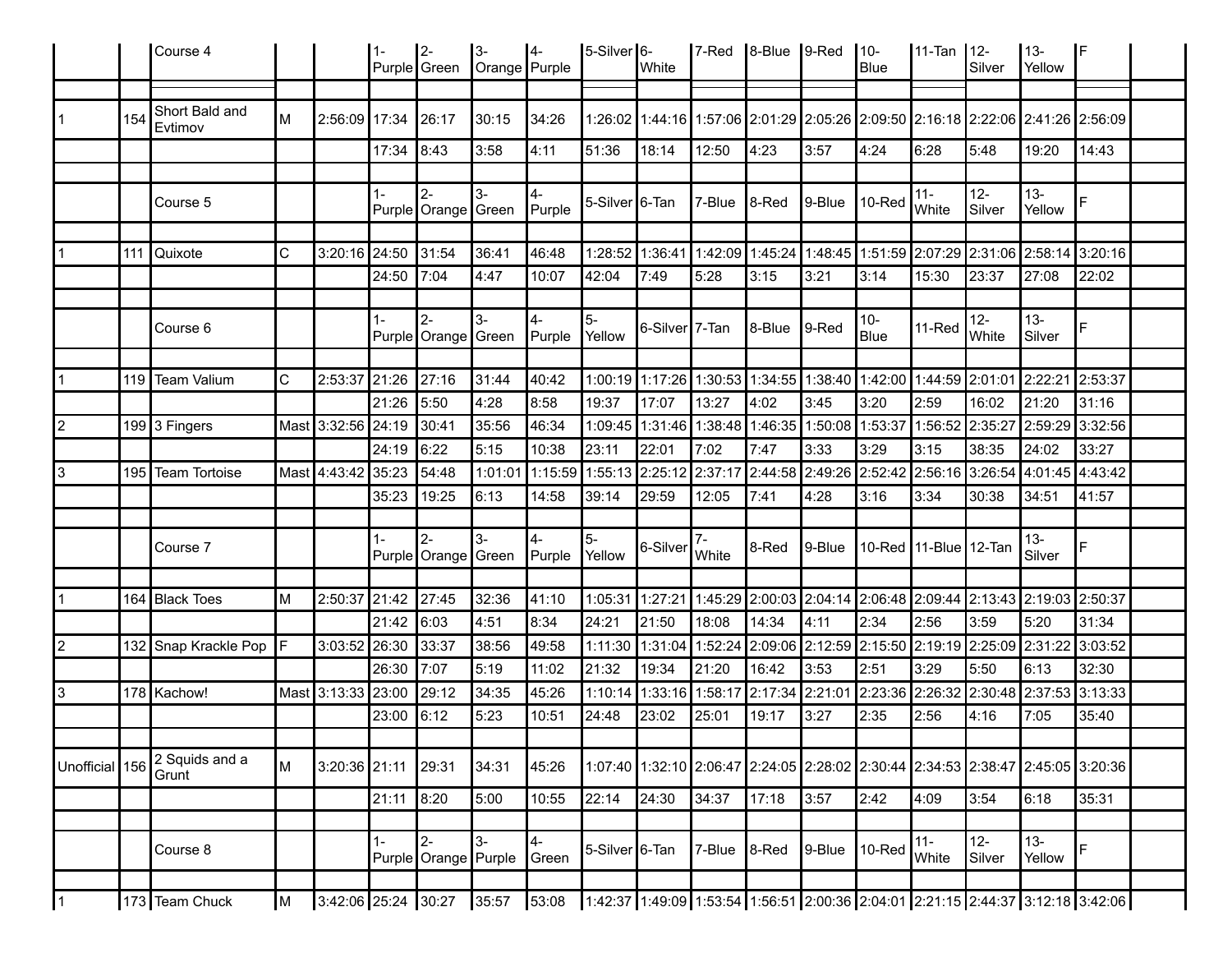|   |      | <b>I</b> Norris                |              |                          |                       |                                                                             |        |                        |                |                                                                                 |             |           |                                                                                 |                          |                       |                                     |                  |                                                                                                 |  |
|---|------|--------------------------------|--------------|--------------------------|-----------------------|-----------------------------------------------------------------------------|--------|------------------------|----------------|---------------------------------------------------------------------------------|-------------|-----------|---------------------------------------------------------------------------------|--------------------------|-----------------------|-------------------------------------|------------------|-------------------------------------------------------------------------------------------------|--|
|   |      |                                |              |                          | 25:24                 | 5:03                                                                        | 5:30   | 17:11                  | 49:29          | 6:32                                                                            | 4:45        | 2:57      | 3:45                                                                            | 3:25                     | 17:14                 | 23:22                               | 27:41            | 29:48                                                                                           |  |
|   |      |                                |              |                          |                       |                                                                             |        |                        |                |                                                                                 |             |           |                                                                                 |                          |                       |                                     |                  |                                                                                                 |  |
|   |      | 121 Redemption                 | C            | dnf                      | 31:10                 | 39:05                                                                       | 47:34  | 1:11:13                | -----          | -----                                                                           | -----       | -----     | ----                                                                            | -----                    | -----                 | -----                               | -----            | 2:55:22                                                                                         |  |
|   |      |                                |              |                          | 31:10                 | 7:55                                                                        | 8:29   | 23:39                  |                |                                                                                 |             |           |                                                                                 |                          |                       |                                     |                  | 1:44:09                                                                                         |  |
|   |      |                                |              |                          |                       |                                                                             |        |                        |                |                                                                                 |             |           |                                                                                 |                          |                       |                                     |                  |                                                                                                 |  |
|   |      | Course 9                       |              |                          | 1-                    | $2 -$<br>Purple Orange Purple                                               | $3-$   | $\mathbf{4}$<br>∣Green | $5-$<br>Yellow | 6-Silver                                                                        | White       | 8-Red     | ∥9-Blue                                                                         |                          | 10-Red 11-Blue 12-Tan |                                     | $13 -$<br>Silver | F                                                                                               |  |
|   |      |                                |              |                          |                       |                                                                             |        |                        |                |                                                                                 |             |           |                                                                                 |                          |                       |                                     |                  |                                                                                                 |  |
|   | 182  | Death Cab for<br>Newbie        |              | Mast 3:03:23 19:54       |                       | 25:33                                                                       | 31:08  | 47:24                  |                |                                                                                 |             |           | 1:09:21 1:28:55 1:54:46 2:10:39 2:15:25 2:18:47 2:23:11 2:27:46 2:34:07 3:03:23 |                          |                       |                                     |                  |                                                                                                 |  |
|   |      |                                |              |                          | 19:54                 | 5:39                                                                        | 5:35   | 16:16                  | 21:57          | 19:34                                                                           | 25:51       | 15:53     | 4:46                                                                            | 3:22                     | 4:24                  | 4:35                                | 6:21             | 29:16                                                                                           |  |
|   |      |                                |              |                          |                       |                                                                             |        |                        |                |                                                                                 |             |           |                                                                                 |                          |                       |                                     |                  |                                                                                                 |  |
|   |      | Course 10                      |              |                          | 1-<br>Silver          | 2-Red                                                                       | 3-Blue | 4-Red                  | 5-Blue         | 6-Tan                                                                           | 7-<br>White | ∥8-Silver | 9-<br>Green                                                                     | $10 -$<br>Orange Purple  | $11 -$                | $12-$<br> Green                     | $13 -$<br>Yellow |                                                                                                 |  |
|   |      |                                |              |                          |                       |                                                                             |        |                        |                |                                                                                 |             |           |                                                                                 |                          |                       |                                     |                  |                                                                                                 |  |
|   | 114  | Fatiguing Tiger<br>Lost Dragon | $\mathsf{C}$ | 3:53:46 32:17            |                       | 45:45                                                                       | 49:07  | 52:15                  | 55:40          |                                                                                 |             |           |                                                                                 |                          |                       |                                     |                  | 1:00:00 1:13:30 1:33:46 2:22:21 2:28:32 2:35:32 2:48:33 3:24:57 3:53:46                         |  |
|   |      |                                |              |                          | 32:17                 | 13:28                                                                       | 3:22   | 3:08                   | 3:25           | 4:20                                                                            | 13:30       | 20:16     | 48:35                                                                           | 6:11                     | 7:00                  | 13:01                               | 36:24            | 28:49                                                                                           |  |
|   |      |                                |              |                          |                       |                                                                             |        |                        |                |                                                                                 |             |           |                                                                                 |                          |                       |                                     |                  |                                                                                                 |  |
|   |      | Course 11                      |              |                          | Silver                | 2-Tan                                                                       | 3-Blue | 4-Red                  | ∣5-Blue        | 6-Red                                                                           | 7-<br>White | 8-Silver  | 9-<br>Green                                                                     | $10-$<br>Orange   Purple | $11 -$                | $12-$<br>Green                      | $13 -$<br>Yellow |                                                                                                 |  |
|   |      |                                |              |                          |                       |                                                                             |        |                        |                |                                                                                 |             |           |                                                                                 |                          |                       |                                     |                  |                                                                                                 |  |
|   |      | $163$ DDC                      | M            | 2:59:26                  | 24:24                 | 30:27                                                                       | 35:46  | 39:16                  | 42:22          | 45:03                                                                           | 57:39       |           | 1:17:32 1:47:58   1:55:24   2:01:15   2:13:21                                   |                          |                       |                                     | 2:41:29 2:59:26  |                                                                                                 |  |
|   |      |                                |              |                          | 24:24                 | 6:03                                                                        | 5:19   | 3:30                   | 3:06           | 2:41                                                                            | 12:36       | 19:53     | 30:26                                                                           | 7:26                     | 5:51                  | 12:06                               | 28:08            | 17:57                                                                                           |  |
|   |      | 169 Gentleman Pirates          | ΙM           | 3:05:47                  | 28:07                 | 33:43                                                                       | 38:24  | 41:36                  | 44:26          | 47:06                                                                           | 59:56       | 1:20:49   | 1:52:53                                                                         | 1:59:46                  | 2:05:31               | 2:17:47                             | 2:46:13 3:05:47  |                                                                                                 |  |
|   |      |                                |              |                          | 28:07                 | 5:36                                                                        | 4:41   | 3:12                   | 2:50           | 2:40                                                                            | 12:50       | 20:53     | 32:04                                                                           | 6:53                     | 5:45                  | 12:16                               | 28:26            | 19:34                                                                                           |  |
| 3 |      | 143 Got - O2                   | M            | 3:48:18                  | 34:03                 | 45:04                                                                       | 49:30  | 53:10                  | 56:41          | 59:52                                                                           |             |           | 1:15:56 1:39:32 2:19:49 2:27:29 2:35:02 2:48:40 3:24:53 3:48:18                 |                          |                       |                                     |                  |                                                                                                 |  |
|   |      |                                |              |                          | 34:03                 | 11:01                                                                       | 4:26   | 3:40                   | 3:31           | 3:11                                                                            | 16:04       | 23:36     | 40:17                                                                           | 7:40                     | 7:33                  | 13:38                               | 36:13            | 23:25                                                                                           |  |
|   | ן 91 | 3's Company                    | $\mathsf{C}$ | 3:56:40                  | 34:49                 | 43:50                                                                       | 47:45  | 50:26                  | 53:46          | 56:29                                                                           | 1:13:14     | 1:32:42   | 2:10:50 2:16:15 2:21:40 2:32:55                                                 |                          |                       |                                     | 3:24:58 3:56:40  |                                                                                                 |  |
|   |      |                                |              |                          | 34:49                 | 9:01                                                                        | 3:55   | 2:41                   | 3:20           | 2:43                                                                            | 16:45       | 19:28     | 38:08                                                                           | 5:25                     | 5:25                  | 11:15                               | 52:03            | 31:42                                                                                           |  |
|   |      |                                |              |                          |                       |                                                                             |        |                        |                |                                                                                 |             |           |                                                                                 |                          |                       |                                     |                  |                                                                                                 |  |
|   |      | Course 12                      |              |                          | $1 -$<br>Silver White | $\overline{2}$                                                              |        |                        |                | 3-Red 4-Blue 5-Red 6-Blue 7-Tan 8-Silver $\begin{vmatrix} 9 \\ 6 \end{vmatrix}$ |             |           |                                                                                 | $10-$                    | 11-                   | l 12-<br>Orange Purple Green Yellow | $13-$            |                                                                                                 |  |
|   |      |                                |              |                          |                       |                                                                             |        |                        |                |                                                                                 |             |           |                                                                                 |                          |                       |                                     |                  |                                                                                                 |  |
|   | 184  | Beauty and Da<br><b>Beasts</b> |              | Mast 2:59:09 25:22 46:11 |                       |                                                                             |        |                        |                |                                                                                 |             |           |                                                                                 |                          |                       |                                     |                  | 1:00:29 1:05:20 1:08:16 1:11:12 1:15:50 1:21:48 1:45:50 2:03:51 2:09:46 2:19:58 2:43:10 2:59:09 |  |
|   |      |                                |              |                          | 25:22 20:49           |                                                                             | 14:18  | 4:51                   | 2:56           | 2:56                                                                            | 4:38        | 5:58      | 24:02                                                                           | 18:01                    | 5:55                  | 10:12                               | 23:12            | 15:59                                                                                           |  |
|   |      |                                |              |                          |                       |                                                                             |        |                        |                |                                                                                 |             |           |                                                                                 |                          |                       |                                     |                  |                                                                                                 |  |
|   | 172  | Cheney's Surging<br>Scooters   | M            | dnf                      |                       | 47:10  1:03:16  1:15:43  1:18:57  1:22:10  1:24:37  1:29:09  1:34:11  ----- |        |                        |                |                                                                                 |             |           |                                                                                 |                          |                       |                                     | -----            | 3:09:01                                                                                         |  |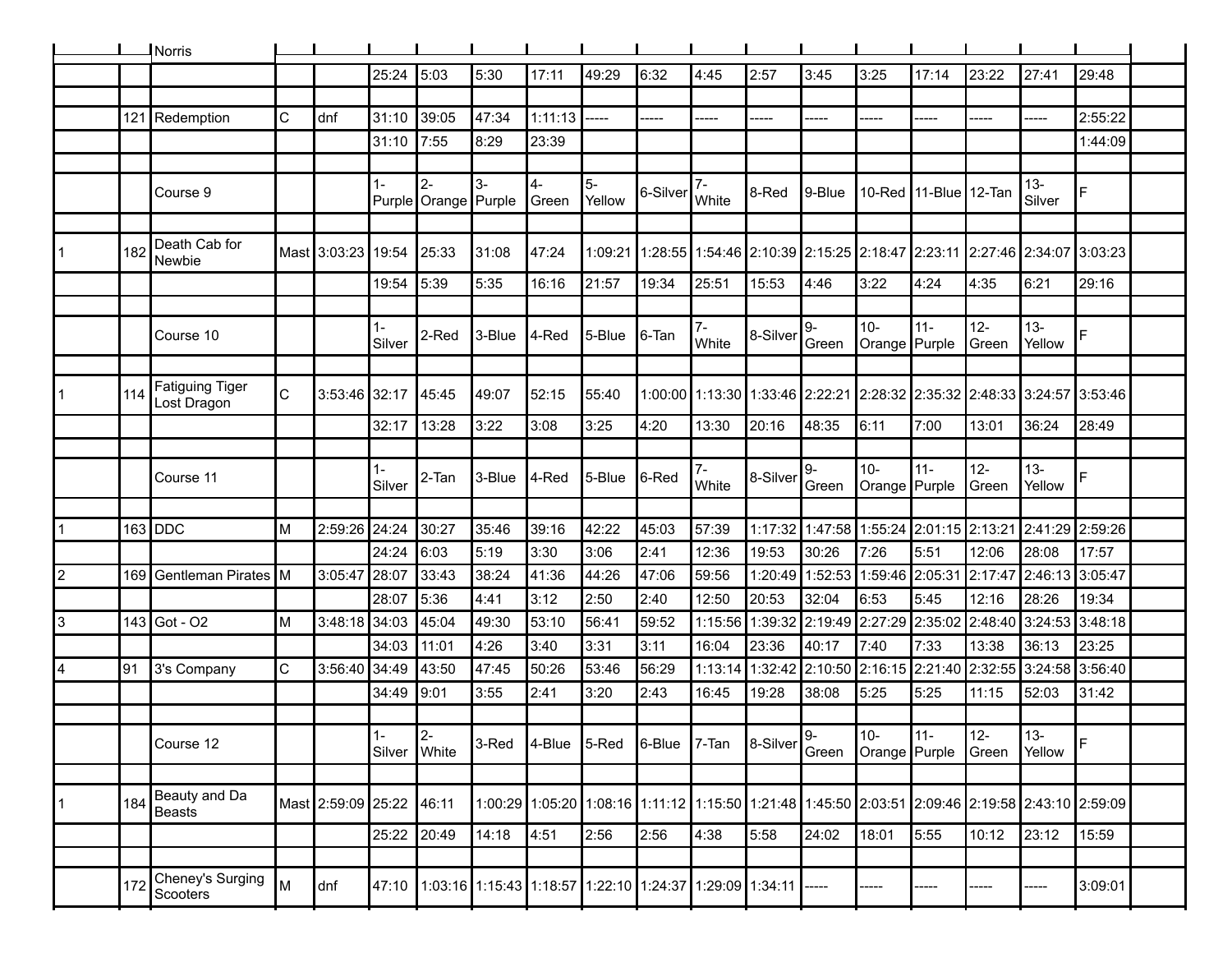|                |     |                                   |    |                     | 47:10 16:06     |                      | 12:27                                          | 3:14   | 3:13                 | 2:27                                                       | 4:32    | 5:02                                                                                    |                 |                      |                         |                  |                         | 1:34:50                                                                 |  |
|----------------|-----|-----------------------------------|----|---------------------|-----------------|----------------------|------------------------------------------------|--------|----------------------|------------------------------------------------------------|---------|-----------------------------------------------------------------------------------------|-----------------|----------------------|-------------------------|------------------|-------------------------|-------------------------------------------------------------------------|--|
|                |     |                                   |    |                     |                 |                      |                                                |        |                      |                                                            |         |                                                                                         |                 |                      |                         |                  |                         |                                                                         |  |
|                |     | Course 13                         |    |                     | $1 -$<br>Silver | $2-$<br>White        | 3-Red                                          | 4-Blue | $5$ -Red             | $I6$ -Blue                                                 | 7-Tan   | 8-Silver                                                                                | 9-<br>Green     | $10-$<br>Purple      | $11 -$<br>Orange Purple | $12-$            | $13 -$<br>Yellow        | E.                                                                      |  |
|                |     |                                   |    |                     |                 |                      |                                                |        |                      |                                                            |         |                                                                                         |                 |                      |                         |                  |                         |                                                                         |  |
|                |     | 122 Menage a Trois                | C  | 3:32:28 31:38       |                 | 52:45                |                                                |        |                      |                                                            |         | 1:08:10 1:12:26 1:15:16 1:18:26 1:22:26 1:22:26 2:00:04 2:24:29 2:32:45 2:39:49 3:09:11 |                 |                      |                         |                  |                         | 3:32:28                                                                 |  |
|                |     |                                   |    |                     | 31:38           | 21:07                | 15:25                                          | 4:16   | 2:50                 | 3:10                                                       | 4:00    | 16:19                                                                                   | 31:19           | 24:25                | 8:16                    | 7:04             | 29:22                   | 23:17                                                                   |  |
|                |     |                                   |    |                     |                 |                      |                                                |        |                      |                                                            |         |                                                                                         |                 |                      |                         |                  |                         |                                                                         |  |
|                |     | Course 14                         |    |                     | $1 -$           | $2-$<br>Yellow Green | $3-$<br>Orange Green                           | 4-     | 5-Silver             | 6-<br>White                                                | 7-Red   | l8-Blue                                                                                 | 9-Red           | $10-$<br>Blue        | 11-Tan                  | $12 -$<br>Silver | $13 -$<br>Purple        | E                                                                       |  |
|                |     |                                   |    |                     |                 |                      |                                                |        |                      |                                                            |         |                                                                                         |                 |                      |                         |                  |                         |                                                                         |  |
|                | 126 | Why Can't Mr.<br>Fork and Mr. Ele | E  | <b>DQ</b>           | 16:18           | 31:53                | Didn't<br>go to                                | 55:35  |                      |                                                            |         | 2:13:29 2:42:24 3:03:13 3:09:28 3:13:21 3:17:58 3:24:04 3:33:16 4:07:55 4:50:22         |                 |                      |                         |                  |                         |                                                                         |  |
|                |     |                                   |    |                     | 16:18           | 15:35                | Orange 23:42                                   |        | 1:17:54 28:55        |                                                            | 20:49   | 6:15                                                                                    | 3:53            | 4:37                 | 6:06                    | 9:12             | 34:39                   | 42:27                                                                   |  |
|                |     |                                   |    |                     |                 |                      | 43:33<br>@                                     |        |                      |                                                            |         |                                                                                         |                 |                      |                         |                  |                         |                                                                         |  |
|                |     |                                   |    |                     |                 |                      | Purple                                         |        |                      |                                                            |         |                                                                                         |                 |                      |                         |                  |                         |                                                                         |  |
|                |     |                                   |    |                     |                 |                      |                                                |        |                      |                                                            |         |                                                                                         |                 |                      |                         |                  |                         |                                                                         |  |
|                |     | Course 15                         |    |                     | $1 -$           | $2-$<br>Yellow Green | $3-$<br>Orange Purple                          | 4-     | 5-<br><b>S</b> creen | 6-Silver <sup>17</sup> -Tan                                |         | 8-Blue                                                                                  | 9-Red           | $10-$<br><b>Blue</b> | 11-Red                  | $12 -$<br>White  | $13 -$<br>Silver        | F                                                                       |  |
|                |     |                                   |    |                     |                 |                      |                                                |        |                      |                                                            |         |                                                                                         |                 |                      |                         |                  |                         |                                                                         |  |
| $\mathbf{1}$   | 187 | Team Creak                        |    | Mast 2:39:28 13:27  |                 | 24:52                | 30:51                                          | 35:24  | 44:10                | 1:14:02                                                    | 1:22:11 | 1:27:09                                                                                 | 1:30:42 1:33:47 |                      | 1:36:20                 |                  | 1:49:05 2:09:25 2:39:28 |                                                                         |  |
|                |     |                                   |    |                     | 13:27           | 11:25                | 5:59                                           | 4:33   | 8:46                 | 29:52                                                      | 8:09    | 4:58                                                                                    | 3:33            | 3:05                 | 2:33                    | 12:45            | 20:20                   | 30:03                                                                   |  |
| 2              |     | 145 Other                         | M  | 2:42:07 14:55       |                 | 27:05                | 32:01                                          | 36:43  | 45:28                | 1:12:31                                                    | 1:26:12 | 1:30:40 1:33:58 1:37:17                                                                 |                 |                      | 1:40:19                 |                  | 1:53:06 2:12:18 2:42:07 |                                                                         |  |
|                |     |                                   |    |                     | 14:55           | 12:10                | 4:56                                           | 4:42   | 8:45                 | 27:03                                                      | 13:41   | 4:28                                                                                    | 3:18            | 3:19                 | 3:02                    | 12:47            | 19:12                   | 29:49                                                                   |  |
| 3              |     | 171 gingerbreadmen                | M  | 3:09:32 16:09       |                 | 30:59                | 35:17                                          | 39:59  | 48:43                | 1:30:40                                                    | 1:46:51 | 1:51:45 1:54:28                                                                         |                 | 1:57:13              | 1:59:47                 | 2:15:26 2:34:31  |                         | 3:09:32                                                                 |  |
|                |     |                                   |    |                     | 16:09           | 14:50                | 4:18                                           | 4:42   | 8:44                 | 41:57                                                      | 16:11   | 4:54                                                                                    | 2:43            | 2:45                 | 2:34                    | 15:39            | 19:05                   | 35:01                                                                   |  |
| 4              |     | 183 Surprise Package              | IF | 3:10:49 15:11       |                 | 29:44                | 35:02                                          | 40:11  | 50:21                | 1:19:55                                                    |         | 1:46:56 1:53:39                                                                         | 1:56:27         | 1:59:18              | 2:02:31                 | 2:17:59 2:41:24  |                         | 3:10:49                                                                 |  |
|                |     |                                   |    |                     | 15:11           | 14:33                | 5:18                                           | 5:09   | 10:10                | 29:34                                                      | 27:01   | 8:43∥                                                                                   | 2:48            | 2:51                 | 3:13                    | 15:28            | 23:25                   | 29:25                                                                   |  |
| $\overline{5}$ |     | 197 1018 Amoebas                  |    | Mast 4:22:05 23:37  |                 | 43:10                | 50:49                                          | 59:32  | 1:16:29              | 2:02:49 2:12:58                                            |         | 2:21:58 2:26:27                                                                         |                 | 2:30:16              | 2:33:46 3:01:21         |                  | 3:40:09                 | 4:22:05                                                                 |  |
|                |     |                                   |    |                     | 23:37           | 19:33                | 7:39                                           | 8:43   | 16:57                | 46:20                                                      | 10:09   | 9:00                                                                                    | 4:29            | 3:49                 | 3:30                    | 27:35            | 38:48                   | 41:56                                                                   |  |
|                |     |                                   |    |                     |                 |                      |                                                |        |                      |                                                            |         |                                                                                         |                 |                      |                         |                  |                         |                                                                         |  |
|                |     | Course 16                         |    |                     |                 | $\vert$ 2-           | $3-$<br>Yellow Green   Orange   Purple   Green |        | $\overline{5}$       | $\left  6\text{-}\text{Silver} \right _ \text{White}^{7-}$ |         | 8-Red 9-Blue 10-Red 11-Blue 12-Tan Silver                                               |                 |                      |                         |                  |                         | IF.                                                                     |  |
|                |     |                                   |    |                     |                 |                      |                                                |        |                      |                                                            |         |                                                                                         |                 |                      |                         |                  |                         |                                                                         |  |
| $\vert$ 1      | 168 | Squirrels Gone<br>Wild            |    | 2:31:24 13:23 25:27 |                 |                      | 31:42                                          | 36:27  | 46:32                |                                                            |         |                                                                                         |                 |                      |                         |                  |                         | 1:16:36 1:33:58 1:47:19 1:50:12 1:52:35 1:55:52 1:58:13 2:03:53 2:31:24 |  |
|                |     |                                   |    |                     | 13:23           | 12:04                | 6:15                                           | 4:45   | 10:05                | 30:04                                                      | 17:22   | 13:21                                                                                   | 2:53            | 2:23                 | 3:17                    | 2:21             | 5:40                    | 27:31                                                                   |  |
| 12.            |     | 142 Three Eyes                    | Iм | 2:46:39 14:36       |                 | 28:14                | 32:47                                          | 37:30  | 46:00                |                                                            |         | 1:22:33 1:40:51 1:55:32 1:59:41 2:02:23 2:05:43 2:09:07 2:14:46 2:46:39                 |                 |                      |                         |                  |                         |                                                                         |  |
|                |     |                                   |    |                     | 14:36           | 13:38                | 4:33                                           | 4:43   | 8:30                 | 36:33                                                      | 18:18   | 14:41                                                                                   | 4:09            | 2:42                 | 3:20                    | 3:24             | 5:39                    | 31:53                                                                   |  |
|                |     |                                   |    |                     |                 |                      |                                                |        |                      |                                                            |         |                                                                                         |                 |                      |                         |                  |                         |                                                                         |  |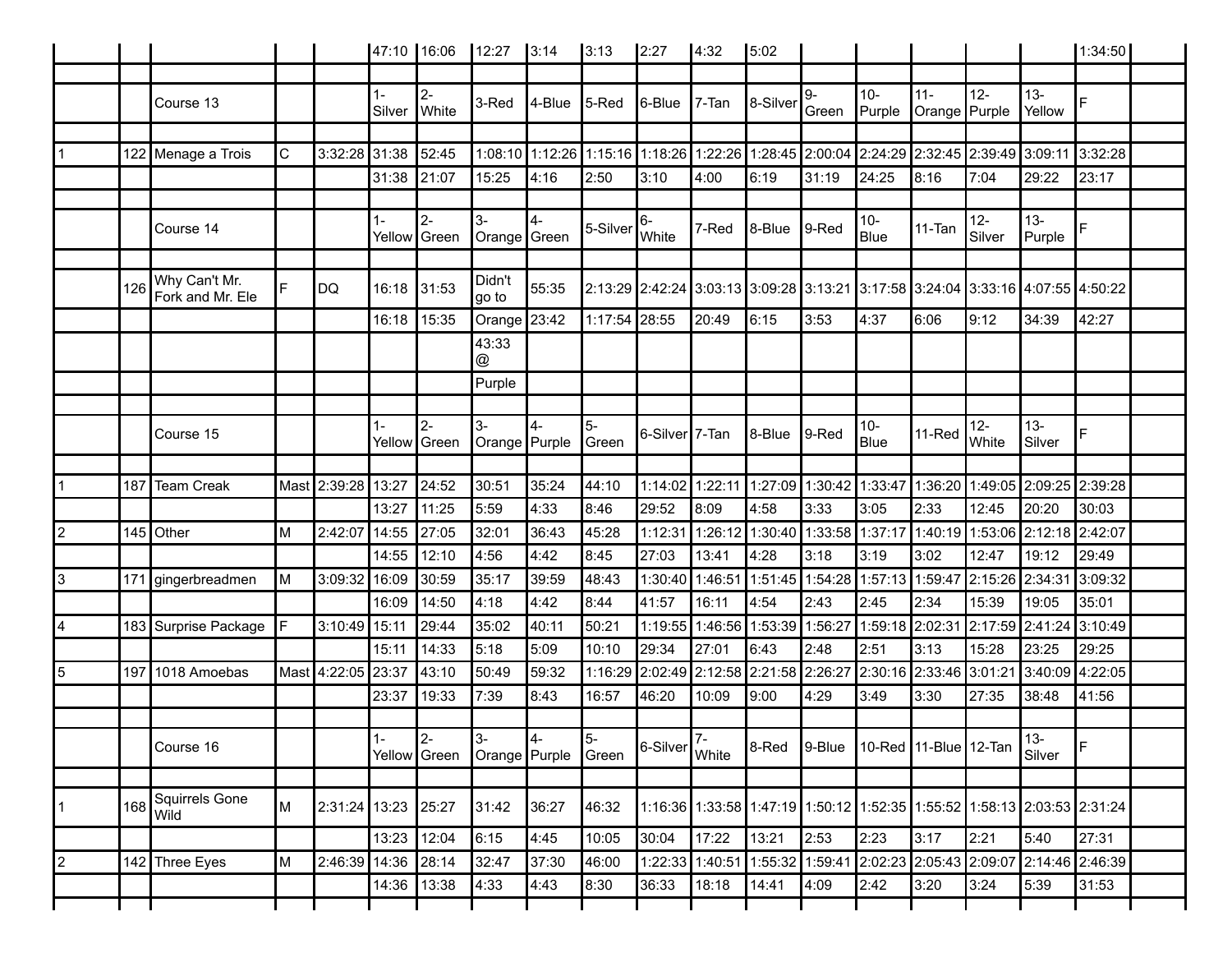| l3             | 196 | Team Madcow              | IC. | 3:48:51 26:03 44:21      |                 |                             | 50:11                | 56:32      |                 |                             |               |             |                                                                                                 |                       |                        |                |                                   | 1:09:56   1:56:04   2:23:17   2:44:48   2:50:20   2:53:09   2:56:54   3:02:23   3:09:45   3:48:51 |  |
|----------------|-----|--------------------------|-----|--------------------------|-----------------|-----------------------------|----------------------|------------|-----------------|-----------------------------|---------------|-------------|-------------------------------------------------------------------------------------------------|-----------------------|------------------------|----------------|-----------------------------------|---------------------------------------------------------------------------------------------------|--|
|                |     |                          |     |                          | 26:03           | 18:18                       | 5:50                 | 6:21       | 13:24           | 46:08                       | 27:13         | 21:31       | 5:32                                                                                            | 2:49                  | 3:45                   | 5:29           | 7:22                              | 39:06                                                                                             |  |
| 14             | 128 | Team Comfy<br>Pants      | E   | 4:03:15 22:56            |                 | 43:58                       | 51:06                | 59:59      |                 |                             |               |             | 1:15:31 1:59:45 2:31:43 2:57:54 3:02:44 3:05:42 3:09:39 3:18:16 3:26:36 4:03:15                 |                       |                        |                |                                   |                                                                                                   |  |
|                |     |                          |     |                          | 22:56           | 21:02                       | 7:08                 | 8:53       | 15:32           | 44:14                       | 31:58         | 26:11       | 4:50                                                                                            | 2:58                  | 3:57                   | 8:37           | 8:20                              | 36:39                                                                                             |  |
|                |     |                          |     |                          |                 |                             |                      |            |                 |                             |               |             |                                                                                                 |                       |                        |                |                                   |                                                                                                   |  |
|                |     | 100 Stankifer            | C   | dnf                      | 21:43           | 41:02                       | 47:43                | 54:54      |                 |                             |               |             | 1:10:21 2:01:36 2:32:52 3:04:48 3:11:58 3:15:53 3:20:14 ----                                    |                       |                        |                | -----                             |                                                                                                   |  |
|                |     |                          |     |                          | 21:43           | 19:19                       | 6:41                 | 7:11       | 15:27           | 51:15                       | 31:16         | 31:56       | 7:10                                                                                            | 3:55                  | 4:21                   |                |                                   |                                                                                                   |  |
|                |     |                          |     |                          |                 |                             |                      |            |                 |                             |               |             |                                                                                                 |                       |                        |                |                                   |                                                                                                   |  |
|                |     | Course 17                |     |                          | $1 -$           | $2-$<br>Yellow Purple       | 3-<br>Orange Green   | 4-         | 5-<br>$P$ urple | 6-Silver                    | $7-$<br>White | 8-Red       | $ 9 - B $                                                                                       | 10-Red 11-Blue 12-Tan |                        |                | $13 -$<br>Silver                  | F                                                                                                 |  |
|                | 138 | The Amazing<br>Racers    | IF  | 3:06:20 15:38            |                 | 30:08                       | 46:07                | 51:20      |                 |                             |               |             | 1:01:07  1:33:56   1:56:15  2:11:56  2:16:46  2:19:57  2:24:31  2:29:47  2:35:45  3:06:20       |                       |                        |                |                                   |                                                                                                   |  |
|                |     |                          |     |                          | 15:38           | 14:30                       | 15:59                | 5:13       | 9:47            | 32:49                       | 22:19         | 15:41       | 4:50                                                                                            | 3:11                  | 4:34                   | 5:16           | 5:58                              | 30:35                                                                                             |  |
|                |     |                          |     |                          |                 |                             |                      |            |                 |                             |               |             |                                                                                                 |                       |                        |                |                                   |                                                                                                   |  |
|                |     | Course 18                |     |                          | $1 -$           | $2 -$<br>Yellow Purple      | l3-<br>Orange Purple |            | $5-$<br>Green   | 6-Silver <sup>17</sup> -Tan |               | 8-Blue      | $\vert$ 9-Red                                                                                   | $10-$<br>Blue         | 11-Red                 | $12-$<br>White | $13-$<br>Silver                   | $\overline{F}$                                                                                    |  |
|                |     |                          |     |                          |                 |                             |                      |            |                 |                             |               |             |                                                                                                 |                       |                        |                |                                   |                                                                                                   |  |
| 1              |     | $165$ KMX                | ΙM  | 3:20:12 17:00            |                 | 31:25                       | 37:19                | 42:58      | 58:55           |                             |               |             | 1:32:04 1:49:29 1:53:31 1:57:03 2:00:11                                                         |                       |                        |                | $2:03:45$ 2:25:30 2:48:18 3:20:12 |                                                                                                   |  |
|                |     |                          |     |                          | 17:00           | 14:25                       | 5:54                 | 5:39       | 15:57           | 33:09                       | 17:25         | 4:02        | 3:32                                                                                            | 3:08                  | 3:34                   | 21:45          | 22:48                             | 31:54                                                                                             |  |
| $\overline{2}$ |     | 167 Team Butter          | M   | 6:13:06 29:11            |                 | 51:55                       | 1:01:27 1:10:27      |            |                 |                             |               |             | 1:37:19 3:06:06 3:17:40 3:28:50 3:35:11 3:40:21                                                 |                       |                        |                | 3:44:49 4:19:23 5:03:42 6:13:06   |                                                                                                   |  |
|                |     |                          |     |                          | 29:11           | 22:44                       | 9:32                 | 9:00       | 26:52           | 1:28:47                     | 11:34         | 11:10       | 6:21                                                                                            | 5:10                  | 4:28                   | 34:34          | 44:19                             | 1:09:24                                                                                           |  |
|                |     |                          |     |                          |                 |                             | 3-                   |            |                 |                             |               |             |                                                                                                 |                       |                        |                |                                   |                                                                                                   |  |
|                |     | Course 19                |     |                          | $1 -$           | $2-$<br>Yellow Purple       | Orange Purple        | l4-        | 5-<br>Green     | 6-Silver White              | 7-            | 8-Red       | 9-Blue 10-Red 11-Blue 12-Tan                                                                    |                       |                        |                | $13 -$<br>Silver                  | F                                                                                                 |  |
|                |     | 150 The Rookies          | ΙM  | 3:16:13 17:06 31:06      |                 |                             | 36:33                | 41:30      | 57:25           |                             |               |             | 1:30:32 2:10:19 2:25:57 2:29:26 2:31:56 2:35:01 2:40:58 2:46:57 3:16:13                         |                       |                        |                |                                   |                                                                                                   |  |
|                |     |                          |     |                          | 17:06           | 14:00                       | 5:27                 | 4:57       | 15:55           | 33:07                       | 39:47         | 15:38       | 3:29                                                                                            | 2:30                  | 3:05                   | 5:57           | 5:59                              | 29:16                                                                                             |  |
|                |     |                          |     |                          |                 |                             |                      |            |                 |                             |               |             |                                                                                                 |                       |                        |                |                                   |                                                                                                   |  |
|                |     | Course 20                |     |                          | $1 -$<br>Yellow | 2-Silver <sup>1</sup> 3-Tan |                      | $4 - Blue$ | $5$ -Red        | 6-Blue                      | $7$ -Red      | 8-<br>White | 9-Silver                                                                                        | $10-$<br>Green        | $11-$<br>Orange Purple | $12-$          | $13 -$<br><b>S</b> reen           | $\overline{F}$                                                                                    |  |
|                |     |                          |     |                          |                 |                             |                      |            |                 |                             |               |             |                                                                                                 |                       |                        |                |                                   |                                                                                                   |  |
| 1              |     | 153 Easy Day             | M   | 2:53:42 17:02 35:36      |                 |                             | 40:41                | 45:41      | 49:45           | 52:58                       | 55:44         |             | 1:08:34 1:28:10 1:57:16 2:02:57 2:08:09 2:18:36 2:53:42                                         |                       |                        |                |                                   |                                                                                                   |  |
|                |     |                          |     |                          | 17:02 18:34     |                             | 5:05                 | 5:00       | 4:04            | 3:13                        | 2:46          | 12:50       | 19:36                                                                                           | 29:06                 | 5:41                   | 5:12           | 10:27                             | 35:06                                                                                             |  |
| $\vert$ 2      |     | 157 Its Ok were Ninjas M |     | 3:06:29 17:25 36:18      |                 |                             | 47:15                | 52:46      | 55:39           | 58:53                       |               |             | 1:02:25 1:16:53 1:36:17 2:05:47 2:11:18 2:16:32 2:27:00 3:06:29                                 |                       |                        |                |                                   |                                                                                                   |  |
|                |     |                          |     |                          | 17:25 18:53     |                             | 10:57                | 5:31       | 2:53            | 3:14                        | 3:32          | 14:28       | 19:24                                                                                           | 29:30                 | 5:31                   | 5:14           | 10:28                             | 39:29                                                                                             |  |
| 3              |     | 147 Run Chuck Run        | M   | 3:15:27 17:58 37:45      |                 |                             | 45:01                | 49:18      | 52:00           | 54:58                       | 57:54         |             | 1:16:15 1:36:50 2:12:15 2:17:07 2:22:24 2:33:37 3:15:27                                         |                       |                        |                |                                   |                                                                                                   |  |
|                |     |                          |     |                          | 17:58 19:47     |                             | 7:16                 | 4:17       | 2:42            | 2:58                        | 2:56          | 18:21       | 20:35                                                                                           | 35:25                 | 4:52                   | 5:17           | 11:13                             | 41:50                                                                                             |  |
| 4              |     | 117 Adventure Nerds      |     | Mast 4:08:07 20:06 42:50 |                 |                             |                      |            |                 |                             |               |             | 1:07:10 1:13:05 1:16:24 1:19:54 1:22:54 1:41:58 2:09:11 2:48:12 2:57:34 3:06:21 3:22:43 4:08:07 |                       |                        |                |                                   |                                                                                                   |  |
|                |     |                          |     |                          |                 |                             |                      |            |                 |                             |               |             |                                                                                                 |                       |                        |                |                                   |                                                                                                   |  |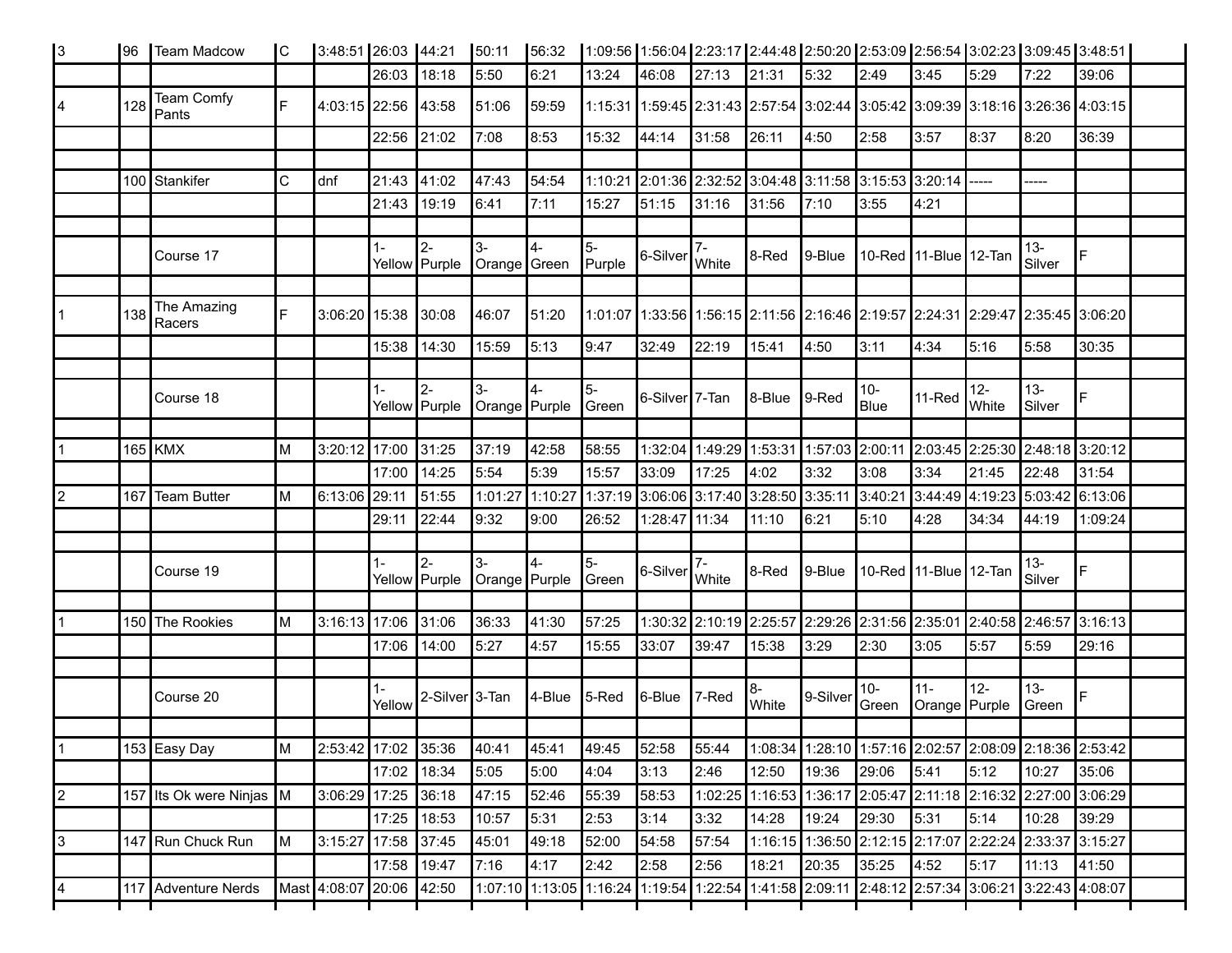|                |     |                                                 |              |                     | 20:06 22:44     |                             | 24:20   | 5:55    | 3:19                                                                          | 3:30            | 3:00    | 19:04∥        | 27:13                                                                           | 39:01                          | 9:22                   | 8:47                   | 16:22                                   | 45:24   |  |
|----------------|-----|-------------------------------------------------|--------------|---------------------|-----------------|-----------------------------|---------|---------|-------------------------------------------------------------------------------|-----------------|---------|---------------|---------------------------------------------------------------------------------|--------------------------------|------------------------|------------------------|-----------------------------------------|---------|--|
| 5              | 133 | Little ole Ladies of<br>Fairfax S               |              | 4:19:47 21:30       |                 | 42:07                       | 48:58   | 55:33   | 59:15                                                                         |                 |         |               | 1:03:19 1:07:12 1:26:47 1:53:04 3:06:01 3:12:42 3:20:30 3:36:39 4:19:47         |                                |                        |                        |                                         |         |  |
|                |     |                                                 |              |                     | 21:30           | 20:37                       | 6:51    | 6:35    | 3:42                                                                          | 4:04            | 3:53    | 19:35         | 26:17                                                                           | 1:12:57 6:41                   |                        | 7:48                   | 16:09                                   | 43:08   |  |
| 6              | 123 | Tombstone                                       | C            | 4:56:01             | 31:28           | 1:01:09                     | 1:09:54 | 1:15:57 | 1:19:36   1:23:19   1:26:59   1:50:22   2:24:48   3:16:59   3:27:24   3:37:57 |                 |         |               |                                                                                 |                                |                        |                        | 3:57:44                                 | 4:56:01 |  |
|                |     |                                                 |              |                     | 31:28           | 29:41                       | 8:45    | 6:03    | 3:39                                                                          | 3:43            | 3:40    | 23:23         | 34:26                                                                           | 52:11                          | 10:25                  | 10:33                  | 19:47                                   | 58:17   |  |
|                |     |                                                 |              |                     |                 |                             |         |         |                                                                               |                 |         |               |                                                                                 |                                |                        |                        |                                         |         |  |
|                |     | 149 Mad Oly                                     | M            | dnf                 | 22:33           | 50:50                       | 58:37   | 1:04:28 | 1:08:52                                                                       | 1:12:30 1:15:51 |         |               | 1:36:15 2:04:17                                                                 | -----                          | -----                  |                        | -----                                   | 3:11:13 |  |
|                |     |                                                 |              |                     | 22:33           | 28:17                       | 7:47    | 5:51    | 4:24                                                                          | 3:38            | 3:21    | 20:24         | 28:02                                                                           |                                |                        |                        |                                         | 1:06:56 |  |
|                |     |                                                 |              |                     |                 |                             |         |         |                                                                               |                 |         |               |                                                                                 |                                |                        |                        |                                         |         |  |
|                |     | Course 21                                       |              |                     | $1 -$<br>Yellow | 2-Silver <sup>1</sup> 3-Tan |         | 4-Blue  | 5-Red                                                                         | ∥6-Blue         | 7-Red   | 8-<br>White   | 9-Silver                                                                        | $10 -$<br>Green                | $11 -$<br>Purple       | $12-$<br>Orange Purple | 13-                                     | F       |  |
|                |     |                                                 |              |                     |                 |                             |         |         |                                                                               |                 |         |               |                                                                                 |                                |                        |                        |                                         |         |  |
|                |     | 101 We're not dead yet C                        |              | 3:30:09 21:59       |                 | 45:35                       | 53:25   | 59:00   | 1:02:07                                                                       | 1:04:50         |         |               | 1:07:43  1:24:10  1:47:08  2:18:34  2:39:32  2:46:34                            |                                |                        |                        | 2:54:48                                 | 3:30:09 |  |
|                |     |                                                 |              |                     | 21:59           | 23:36                       | 7:50    | 5:35    | 3:07                                                                          | 2:43            | 2:53    | 16:27         | 22:58                                                                           | 31:26                          | 20:58                  | 7:02                   | 8:14                                    | 35:21   |  |
| 2              |     | <b>Team Striped</b><br>181 Pants Cookie<br>Push |              | Mast 3:43:11 19:58  |                 | 41:00                       | 46:34   | 54:11   | 159:10                                                                        |                 |         |               | 1:02:13  1:05:03  1:21:45  1:47:00  2:16:44  2:39:08  2:48:34  2:56:45  3:43:11 |                                |                        |                        |                                         |         |  |
|                |     |                                                 |              |                     | 19:58           | 21:02                       | 5:34    | 7:37    | 4:59                                                                          | 3:03            | 2:50    | 16:42         | 25:15                                                                           | 29:44                          | 22:24                  | 9:26                   | 8:11                                    | 46:26   |  |
| 3              |     | 105 Red Menace                                  | $\mathsf{C}$ | 3:52:28             | 22:10           | 46:05                       | 52:59   | 59:03   | 1:02:20                                                                       | 1:05:29         | 1:08:33 | 1:27:12       |                                                                                 | 1:52:58 2:28:56                | 2:52:01                | 3:00:10                | 3:09:06                                 | 3:52:28 |  |
|                |     |                                                 |              |                     | 22:10           | 23:55                       | 6:54    | 6:04    | 3:17                                                                          | 3:09            | 3:04    | 18:39         | 25:46                                                                           | 35:58                          | 23:05                  | 8:09                   | 8:56                                    | 43:22   |  |
| 4              | 129 | Snakes on Terrain                               | ΙF           | 3:57:2'             | 21:49           | 44:40                       | 52:18   | 58:37   | 1:02:08                                                                       | 1:05:38         | 1:09:10 | 1:26:37       |                                                                                 | 1:51:40 2:32:15                | 2:58:05                | 3:05:55                | 3:14:12                                 | 3:57:21 |  |
|                |     |                                                 |              |                     | 21:49           | 22:51                       | 7:38    | 6:19    | 3:31                                                                          | 3:30            | 3:32    | 17:27         | 25:03                                                                           | 40:35                          | 25:50                  | 7:50                   | 8:17                                    | 43:09   |  |
| 5              | 99  | On the Edge                                     | C            | 4:17:25             | 23:25           | 47:30                       | 53:49   | 1:00:16 | 1:04:13                                                                       | 1:07:37         | 1:11:21 | 1:29:41       | 1:54:24                                                                         | 2:39:30                        | 3:12:56                | 3:21:46                | 3:30:32                                 | 4:17:25 |  |
|                |     |                                                 |              |                     | 23:25           | 24:05                       | 6:19    | 6:27    | 3:57                                                                          | 3:24            | 3:44    | 18:20         | 24:43                                                                           | 45:06                          | 33:26                  | 8:50                   | 8:46                                    | 46:53   |  |
|                |     |                                                 |              |                     |                 |                             |         |         |                                                                               |                 |         |               |                                                                                 |                                |                        |                        |                                         |         |  |
|                |     | Course 22                                       |              |                     | $1 -$<br>Yellow | 2-Silver <sup>1</sup> 3-Tan |         | 4-Blue  | 5-Red                                                                         | 6-Blue          | 7-Red   | 8-<br>White   | 9-Silver                                                                        | $10 -$<br>Purple               | $11 -$<br>Orange Green | $12-$                  | 13-<br>Purple                           | F       |  |
|                |     |                                                 |              |                     |                 |                             |         |         |                                                                               |                 |         |               |                                                                                 |                                |                        |                        |                                         |         |  |
|                | 161 | <b>Wolverines</b>                               | M            | 2:46:03             | 14:30           | 31:26                       | 38:56   | 43:10   | 46:03                                                                         | 48:55           | 51:35   |               | 1:01:54 1:17:39 1:48:15 1:56:21                                                 |                                |                        | 2:00:58 2:09:29        |                                         | 2:46:03 |  |
|                |     |                                                 |              |                     | 14:30           | 16:56                       | 7:30    | 4:14    | 2:53                                                                          | 2:52            | 2:40    | 10:19         | 15:45                                                                           | 30:36                          | 8:06                   | 4:37                   | 8:31                                    | 36:34   |  |
| $\overline{2}$ |     | 137 3 Misfits                                   | F            | 3:10:07             | 16:53           | 35:40                       | 41:57   | 47:45   | 51:15                                                                         | 54:33           | 58:25   | 1:14:52       |                                                                                 |                                |                        |                        | 1:36:57 2:07:51 2:14:26 2:20:26 2:32:40 | 3:10:07 |  |
|                |     |                                                 |              |                     | 16:53 18:47     |                             | 6:17    | 5:48    | 3:30                                                                          | 3:18            | 3:52    | $16:27$ 22:05 |                                                                                 | $\vert 30:54 \vert 6:35 \vert$ |                        | 6:00                   | 12:14                                   | 37:27   |  |
| l3             |     | 185 Going Going Gone Mast 3:21:06 21:20         |              |                     |                 | 44:28                       | 50:05   | 54:40   | 58:24                                                                         |                 |         |               | 1:01:23 1:04:13 1:21:32 1:43:44 2:14:45 2:24:12 2:30:58 2:43:41 3:21:06         |                                |                        |                        |                                         |         |  |
|                |     |                                                 |              |                     | 21:20 23:08     |                             | 5:37    | 4:35    | 3:44                                                                          | 2:59            | 2:50    | 17:19         | 22:12                                                                           | 31:01                          | 9:27                   | 6:46                   | 12:43                                   | 37:25   |  |
| 4              |     | 155 ThreeRiversRiders M                         |              | 3:25:29 17:56 39:30 |                 |                             | 46:16   | 51:22   | 54:42                                                                         | 57:55           |         |               | 1:01:15 1:16:10 1:41:40 2:16:54 2:24:03 2:30:56 2:44:20 3:25:29                 |                                |                        |                        |                                         |         |  |
|                |     |                                                 |              |                     | 17:56 21:34     |                             | 6:46    | 5:06    | 3:20                                                                          | 3:13            | 3:20    | 14:55         | 25:30                                                                           | 35:14                          | 7:09                   | 6:53                   | 13:24                                   | 41:09   |  |
| 5              |     | 115   TF Ditrah                                 | $\mathsf C$  | 3:39:44 21:46 49:40 |                 |                             | 56:01   | 1:02:27 |                                                                               |                 |         |               | 1:05:40 1:08:35 1:11:13 1:29:10 1:51:11 2:28:02 2:37:52 2:44:05 2:57:05 3:39:44 |                                |                        |                        |                                         |         |  |
|                |     |                                                 |              |                     | 21:46 27:54     |                             | 6:21    | 6:26    | 3:13                                                                          | 2:55            | 2:38    | 17:57         | 22:01                                                                           | 36:51                          | 9:50                   | 6:13                   | 13:00                                   | 42:39   |  |
|                |     |                                                 |              |                     |                 |                             |         |         |                                                                               |                 |         |               |                                                                                 |                                |                        |                        |                                         |         |  |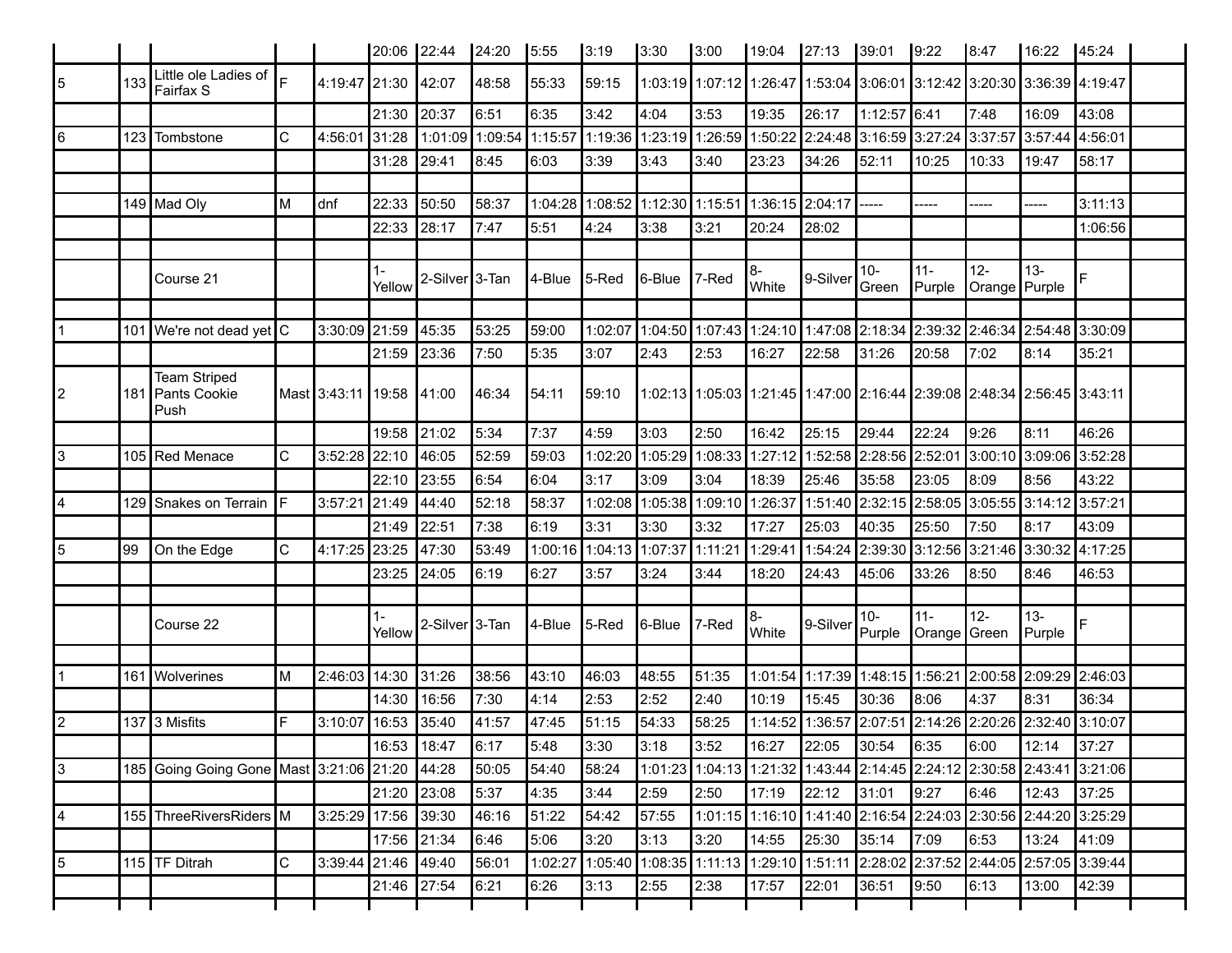| 16  |     | 191 Rex Kwan Do                    |   | Mast 3:40:47 19:32 42:27 |                 |          | 50:43            | 56:55                   | 59:58                                 |           |                                 |                 |                                                                                                                       |                |                         |                         |                                 | 1:03:15  1:06:23  1:24:02  1:49:29  2:28:32  2:36:23  2:43:06  3:00:22  3:40:47                 |  |
|-----|-----|------------------------------------|---|--------------------------|-----------------|----------|------------------|-------------------------|---------------------------------------|-----------|---------------------------------|-----------------|-----------------------------------------------------------------------------------------------------------------------|----------------|-------------------------|-------------------------|---------------------------------|-------------------------------------------------------------------------------------------------|--|
|     |     |                                    |   |                          | 19:32           | 22:55    | 8:16             | 6:12                    | 3:03                                  | 3:17      | 3:08                            | 17:39           | 25:27                                                                                                                 | 39:03          | 7:51                    | 6:43                    | 17:16                           | 40:25                                                                                           |  |
| 17  |     | 135 Lightning McMoms F             |   | 3:55:34 21:53            |                 | 46:37    | 54:25            | 59:59                   |                                       |           | 1:04:13 1:07:39 1:10:53 1:29:21 |                 | 1:54:12 2:35:21                                                                                                       |                |                         | 2:45:59 2:53:40 3:08:17 |                                 | 3:55:34                                                                                         |  |
|     |     |                                    |   |                          | 21:53           | 24:44    | 7:48             | 5:34                    | 4:14                                  | 3:26      | 3:14                            | 18:28           | 24:51                                                                                                                 | 41:09          | 10:38                   | 7:41                    | 14:37                           | 47:17                                                                                           |  |
| 18  | 193 | 2 Chicks & A<br>Wheezer            |   | Mast 4:20:46 20:27       |                 | 43:03    | 51:58            | 57:41                   |                                       |           |                                 |                 | 1:01:00   1:04:43   1:07:59   1:39:54   2:10:36   2:55:16   3:07:25   3:16:13   3:34:45   4:20:46                     |                |                         |                         |                                 |                                                                                                 |  |
|     |     |                                    |   |                          | 20:27           | 22:36    | 8:55             | 5:43                    | 3:19                                  | 3:43      | 3:16                            | 31:55           | 30:42                                                                                                                 | 44:40          | 12:09                   | 8:48                    | 18:32                           | 46:01                                                                                           |  |
| 9   |     | 139 Keep the beer cold F           |   | 4:43:37                  | 20:07           | 59:15    |                  |                         |                                       |           |                                 |                 | 1:17:55 1:21:35 1:25:18 1:28:37 1:31:38 1:49:44 2:17:18 3:15:18                                                       |                |                         |                         | 3:23:59 3:30:37 3:44:50 4:43:37 |                                                                                                 |  |
|     |     |                                    |   |                          | 20:07           | 39:08    | 18:40            | 3:40                    | 3:43                                  | 3:19      | 3:01                            | 18:06           | 27:34                                                                                                                 | 58:00          | 8:41                    | 6:38                    | 14:13                           | 58:47                                                                                           |  |
|     |     |                                    |   |                          |                 |          |                  |                         |                                       |           |                                 |                 |                                                                                                                       |                |                         |                         |                                 |                                                                                                 |  |
|     |     | 127 NDN Girls                      | E | dnf                      | 29:28           | 59:27    | 1:19:18          |                         | 1:27:56  1:32:04   1:36:00            |           |                                 | 1:39:58 2:02:23 | 2:27:56                                                                                                               |                |                         |                         |                                 |                                                                                                 |  |
|     |     |                                    |   |                          | 29:28           | 29:59    | 19:51            | 8:38                    | 4:08                                  | 3:56      | 3:58                            | 22:25           | 25:33                                                                                                                 |                |                         |                         |                                 |                                                                                                 |  |
|     |     | 175 The Floaters                   | M | dnf                      | 16:41           | 36:38    | 56:08            | 1:02:02                 | 1:06:39   1:10:03   1:13:14   1:28:00 |           |                                 |                 | 1:49:40                                                                                                               |                | -----                   |                         |                                 | 3:46:19                                                                                         |  |
|     |     |                                    |   |                          | 16:41           | 19:57    | 19:30            | 5:54                    | 4:37                                  | 3:24      | 3:11                            | 14:46           | 21:40                                                                                                                 |                |                         |                         |                                 | 1:56:39                                                                                         |  |
|     |     |                                    |   |                          |                 |          |                  |                         |                                       |           |                                 |                 |                                                                                                                       |                |                         |                         |                                 |                                                                                                 |  |
|     |     | Course 23                          |   |                          | $1 -$<br>Yellow | 2-Silver | 3-<br>White      | 4-Red                   | 5-Blue                                | $ 6$ -Red | 7-Blue                          | 8-Tan           | 9-Silver                                                                                                              | $10-$<br>Green | $11 -$<br>Orange Purple | $12-$                   | $13 -$<br><b>∣</b> Green        |                                                                                                 |  |
|     |     |                                    |   |                          |                 |          |                  |                         |                                       |           |                                 |                 |                                                                                                                       |                |                         |                         |                                 |                                                                                                 |  |
| l 1 | 192 | NVRacing<br><b>Tuesday Morning</b> |   | Mast 2:27:09 14:31       |                 | 31:15    | 45:03            | 55:29                   | 59:12                                 |           |                                 |                 | 1:01:31  1:04:03  1:07:57  1:12:37  1:39:03  1:44:10  1:49:20  1:58:07  2:27:09                                       |                |                         |                         |                                 |                                                                                                 |  |
|     |     |                                    |   |                          | 14:31           | 16:44    | 13:48            | 10:26                   | 3:43                                  | 2:19      | 2:32                            | 3:54            | 4:40                                                                                                                  | 26:26          | 5:07                    | 5:10                    | 8:47                            | 29:02                                                                                           |  |
| 12  | 112 | Team Waterlogged M<br>Dogwoods     |   | 2:39:15 14:01            |                 | 33:23    | 49:01            | 1:00:22                 |                                       |           |                                 |                 | 1:03:25  1:06:05  1:08:55  1:13:29  1:18:04  1:45:45  1:51:55  1:56:29  2:05:55  2:39:15                              |                |                         |                         |                                 |                                                                                                 |  |
|     |     |                                    |   |                          | 14:01           | 19:22    | 15:38            | 11:21                   | 3:03                                  | 2:40      | 2:50                            | 4:34            | 4:35                                                                                                                  | 27:41          | 6:10                    | 4:34                    | 9:26                            | 33:20                                                                                           |  |
| l3  |     | 136 MuttLovers                     | F | 3:07:07                  | 18:18           | 39:15    | 56:07            | 1:09:29                 | 1:13:57                               | 1:16:26   | 1:19:22                         | 1:24:54         | 1:31:21                                                                                                               | 2:01:44        | 2:07:10 2:12:42 2:22:57 |                         |                                 | 3:07:07                                                                                         |  |
|     |     |                                    |   |                          | 18:18           | 20:57    | 16:52            | 13:22                   | 4:28                                  | 2:29      | 2:56                            | 5:32            | 6:27                                                                                                                  | 30:23          | 5:26                    | 5:32                    | 10:15                           | 44:10                                                                                           |  |
| 4   | 146 | Team MSD                           | M | 3:29:44                  | 19:02           | 40:54    | 1:05:15          | 1:22:52 1:27:42         |                                       | 1:30:41   | 1:33:47                         | 1:39:11         | 1:46:03                                                                                                               | 2:16:30        |                         |                         | 2:24:35 2:31:06 2:48:12         | 3:29:44                                                                                         |  |
|     |     |                                    |   |                          | 19:02           | 21:52    | 24:21            | 17:37                   | 4:50                                  | 2:59      | 3:06                            | 5:24            | 6:52                                                                                                                  | 30:27          | 8:05                    | 6:31                    | 17:06                           | 41:32                                                                                           |  |
| 15  |     | 198 The Dadinators                 |   | Mast 3:35:37             | 19:17           | 38:34    | 59:02            | 1:14:23 1:19:29         |                                       | 1:22:19   | 1:25:25                         | 1:29:50         | 1:36:18 2:18:43                                                                                                       |                | 2:27:29                 | 2:35:09 2:50:40         |                                 | 3:35:37                                                                                         |  |
|     |     |                                    |   |                          | 19:17           | 19:17    | 20:28            | 15:21                   | 5:06                                  | 2:50      | 3:06                            | 4:25            | 6:28                                                                                                                  | 42:25          | 8:46                    | 7:40                    | 15:31                           | 44:57                                                                                           |  |
| 16  |     | 180 breakfast club                 |   | Mast 3:41:25             | 19:08           | 43:15    |                  |                         |                                       |           |                                 |                 | 1:05:18 1:21:32 1:27:25 1:30:53 1:35:00 1:40:35 1:47:44 2:28:08                                                       |                | 2:35:00 2:43:21         |                         | $2:55:29$ 3:41:25               |                                                                                                 |  |
|     |     |                                    |   |                          | 19:08 24:07     |          | 22:03 16:14 5:53 |                         |                                       | 3:28      | 4:07                            | 5:35            | 7:09                                                                                                                  | 40:24          | 6:52                    | 8:21                    | 12:08                           | 45:56                                                                                           |  |
| 7   |     | 200 MTM                            |   | Mast 3:59:05 23:07 47:39 |                 |          |                  |                         |                                       |           |                                 |                 | 1:14:13   1:35:26   1:39:45   1:42:41   1:45:58   1:50:57   1:58:50   2:40:34   2:48:46   2:56:38   3:14:05   3:59:05 |                |                         |                         |                                 |                                                                                                 |  |
|     |     |                                    |   |                          | 23:07 24:32     |          | 26:34            | 21:13                   | 4:19                                  | 2:56      | 3:17                            | 4:59            | 7:53                                                                                                                  | 41:44          | 8:12                    | 7:52                    | 17:27                           | 45:00                                                                                           |  |
| 8   |     | 108 Team Fanny Pack C              |   | 3:59:52 20:29            |                 | 52:34    |                  | 1:16:36 1:34:02 1:39:01 |                                       |           |                                 |                 |                                                                                                                       |                |                         |                         |                                 | 1:42:32 1:46:17 1:54:13 2:01:05 2:40:43 2:47:51 2:55:30 3:09:58 3:59:52                         |  |
|     |     |                                    |   |                          | 20:29 32:05     |          | 24:02            | 17:26                   | 4:59                                  | 3:31      | 3:45                            | 7:56            | 6:52                                                                                                                  | 39:38          | 7:08                    | 7:39                    | 14:28                           | 49:54                                                                                           |  |
| 9   |     | 102 BIG DOG                        | C | 4:15:54 24:00 56:07      |                 |          |                  |                         |                                       |           |                                 |                 | 1:13:51  1:36:20  1:41:07  1:44:45  1:47:47  1:51:56  2:08:01  2:41:18  2:50:09  3:07:51  3:29:00  4:15:54            |                |                         |                         |                                 |                                                                                                 |  |
|     |     |                                    |   |                          | 24:00 32:07     |          | 17:44            | 22:29                   | 4:47                                  | 3:38      | 3:02                            | 4:09            | 16:05                                                                                                                 | 33:17          | 8:51                    | 17:42                   | 21:09                           | 46:54                                                                                           |  |
| 10  |     | 194 Babes in the                   |   | Mast 4:20:56 25:21 51:56 |                 |          |                  |                         |                                       |           |                                 |                 |                                                                                                                       |                |                         |                         |                                 | 1:23:49 1:50:05 1:55:28 1:58:44 2:02:34 2:07:06 2:17:54 2:57:09 3:05:30 3:16:56 3:34:49 4:20:56 |  |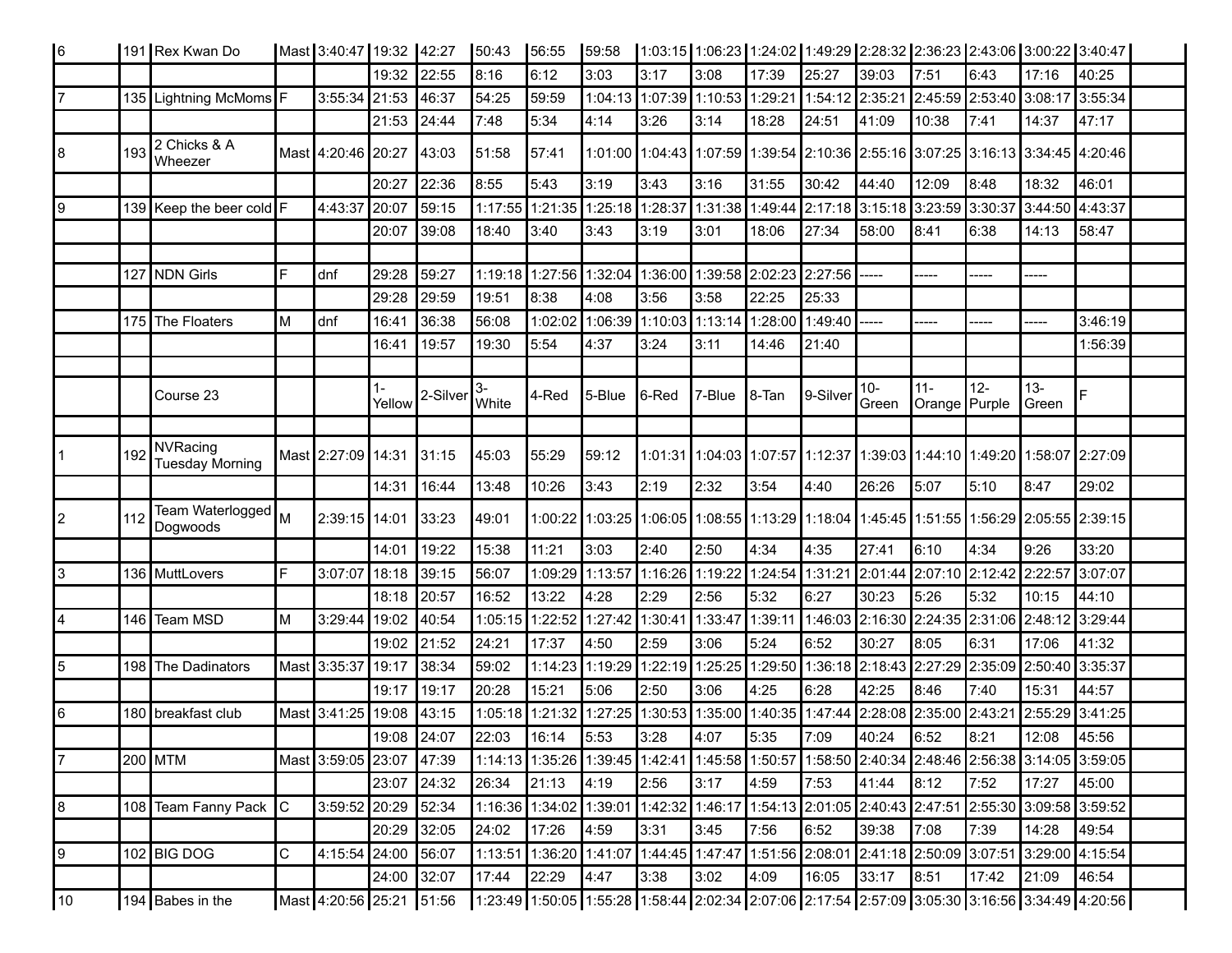|            |     | <b>Woods</b>              |                |                     |        |                       |             |         |                                                                         |                |                         |                                 |                 |                       |                     |                                 |                  |                                                                                         |  |
|------------|-----|---------------------------|----------------|---------------------|--------|-----------------------|-------------|---------|-------------------------------------------------------------------------|----------------|-------------------------|---------------------------------|-----------------|-----------------------|---------------------|---------------------------------|------------------|-----------------------------------------------------------------------------------------|--|
|            |     |                           |                |                     | 25:21  | 26:35                 | 31:53       | 26:16   | 5:23                                                                    | 3:16           | 3:50                    | 4:32                            | 10:48           | 39:15                 | 8:21                | 11:26                           | 17:53            | 46:07                                                                                   |  |
|            |     |                           |                |                     |        |                       |             |         |                                                                         |                |                         |                                 |                 |                       |                     |                                 |                  |                                                                                         |  |
|            | 176 | The Cinderella<br>Sisters | Mast dnf       |                     | 33:36  |                       |             |         | 1:06:31 1:51:20 2:21:55 2:29:28 2:32:48 2:36:48 2:44:16 2:56:11 3:46:32 |                |                         |                                 |                 |                       |                     |                                 |                  | 5:02:10                                                                                 |  |
|            |     |                           |                |                     | 33:36  | 32:55                 | 44:49       | 30:35   | 7:33                                                                    | 3:20           | 4:00                    | 7:28                            | 11:55           | 50:21                 |                     |                                 |                  | 1:15:38                                                                                 |  |
| Unofficial | 118 | Fish Feathers             | $\mathsf{C}$   | 4:08:26             | 24:37  | 53:47                 | 1:16:49     | 1:32:51 | 1:36:57                                                                 | 1:39:49        | 1:43:19 1:47:37         |                                 | 1:54:33 2:45:11 |                       | 2:57:01             | 3:05:01                         | 3:20:48          | 4:08:26                                                                                 |  |
|            |     |                           |                |                     | 24:37  | 29:10                 | 23:02       | 16:02   | 4:06                                                                    | 2:52           | 3:30                    | 4:18                            | 6:56            | 50:38                 | 11:50               | 8:00                            | 15:47            | 47:38                                                                                   |  |
|            |     |                           |                |                     |        |                       |             |         |                                                                         |                |                         |                                 |                 |                       |                     |                                 |                  |                                                                                         |  |
|            |     | Course 24                 |                |                     | Yellow | 2-Silver              | 3-<br>White | 4-Red   | 5-Blue                                                                  | <b>1</b> 6-Red | 7-Blue                  | ∎8-Tan                          | 9-Silver        | $10 -$<br>Green       | $11 -$<br>Purple    | $12 -$<br>Orange Purple         | $13 -$           | F                                                                                       |  |
|            |     |                           |                |                     |        |                       |             |         |                                                                         |                |                         |                                 |                 |                       |                     |                                 |                  |                                                                                         |  |
|            |     | 188 Along for the ride    | Mast           | 2:45:43             | 13:35  | 29:19                 | 51:01       |         | 1:05:15 1:09:07                                                         |                | 1:11:40 1:14:31 1:17:24 |                                 | 1:23:22         | 1:50:20 2:04:11       |                     | $2:10:15$ 2:16:45 2:45:43       |                  |                                                                                         |  |
|            |     |                           |                |                     | 13:35  | 15:44                 | 21:42       | 14:14   | 3:52                                                                    | 2:33           | 2:51                    | 2:53                            | 5:58            | 26:58                 | 13:51               | 6:04                            | 6:30             | 28:58                                                                                   |  |
| 2          |     | 170 Landsharks            | ΙM             | 3:21:41             | 14:09  | 31:34                 | 56:18       | 1:07:44 | 1:12:35                                                                 | 1:15:02        |                         | 1:17:53 1:21:46                 | 1:26:54         | 2:06:21               | 2:25:44             | 2:33:25                         | 2:38:24          | 3:21:41                                                                                 |  |
|            |     |                           |                |                     | 14:09  | 17:25                 | 24:44       | 11:26   | 4:51                                                                    | 2:27           | 2:51                    | 3:53                            | 5:08            | 39:27                 | 19:23               | 7:41                            | 4:59             | 43:17                                                                                   |  |
| 3          | 196 | <b>Three Olives</b>       | Mast           | 3:25:44             | 18:41  | 37:55                 | 1:01:51     | 1:16:44 | 1:20:41                                                                 | 1:23:40        |                         | 1:26:46 1:32:18                 | 1:38:33         | 2:09:36               | 2:30:31             | 2:38:14                         | 2:44:55          | 3:25:44                                                                                 |  |
|            |     |                           |                |                     | 18:41  | 19:14                 | 23:56       | 14:53   | 3:57                                                                    | 2:59           | 3:06                    | 5:32                            | 6:15            | 31:03                 | 20:55               | 7:43                            | 6:41             | 40:49                                                                                   |  |
| 14         | 124 | 2CB                       | $\mathsf{C}$   | 3:45:39             | 19:27  | 42:42                 | 1:04:39     | 1:22:02 | 1:27:10                                                                 | 1:30:32        | 1:33:57                 | 1:38:35                         | 1:45:15 2:26:16 |                       | 2:49:15             | 2:57:30                         | 3:05:00          | 3:45:39                                                                                 |  |
|            |     |                           |                |                     | 19:27  | 23:15                 | 21:57       | 17:23   | 5:08                                                                    | 3:22           | 3:25                    | 4:38                            | 6:40            | 41:01                 | 22:59               | 8:15                            | 7:30             | 40:39                                                                                   |  |
|            |     |                           |                |                     | $1 -$  |                       | 3-          |         |                                                                         |                |                         |                                 |                 | $10 -$                | $11 -$              | $12 -$                          | $13 -$           |                                                                                         |  |
|            |     | Course 25                 |                |                     | Yellow | 2-Silver              | White       | 4-Red   | 5-Blue                                                                  | 6-Red          | 7-Blue                  | ∥8-Tan                          | 9-Silver        | Purple                | Green               | Orange Purple                   |                  |                                                                                         |  |
|            | 140 | FastRunner                | ΙM             | 3:03:18 14:47       |        | 31:28                 | 56:09       | 1:07:37 | 1:10:43 1:13:23                                                         |                | 1:16:39 1:20:11         |                                 | 1:26:33 2:00:17 |                       | 2:14:25             | 2:21:21                         | 2:28:09 3:03:18  |                                                                                         |  |
|            |     |                           |                |                     | 14:47  | 16:41                 | 24:41       | 11:28   | 3:06                                                                    | 2:40           | 3:16                    | 3:32                            | 6:22            | 33:44                 | 14:08               | 6:56                            | 6:48             | 35:09                                                                                   |  |
|            |     |                           |                |                     |        |                       |             |         |                                                                         |                |                         |                                 |                 |                       |                     |                                 |                  |                                                                                         |  |
|            |     | Course 26                 |                |                     | Yellow | 2-Silver              | 3-<br>White | 4-Tan   | 5-Blue                                                                  | ∥6-Red         | 7-Blue                  | $ 8$ -Red                       | 9-Silver        | $10-$<br>Purple       | 11-<br>Orange Green | $12 -$                          | $13 -$<br>Purple | F                                                                                       |  |
|            |     |                           |                |                     |        |                       |             |         |                                                                         |                |                         |                                 |                 |                       |                     |                                 |                  |                                                                                         |  |
|            | 177 | Trips for Kids            | Mast           | 3:54:43             | 20:44  | 43:09                 | 1:05:26     | 1:23:52 | 1:29:16                                                                 | 1:33:07        | 1:36:54                 | 1:40:12                         | 1:58:44         | 2:38:48               | 2:48:52             | 2:55:24                         | 3:10:15          | 3:54:43                                                                                 |  |
|            |     |                           |                |                     | 20:44  | 22:25                 | 22:17       | 18:26   | 5:24                                                                    | 3:51           | 3:47                    | 3:18                            | 18:32           | 40:04                 | 10:04               | 6:32                            | 14:51            | 44:28                                                                                   |  |
|            |     |                           |                |                     |        |                       |             |         |                                                                         |                |                         |                                 |                 |                       |                     |                                 |                  |                                                                                         |  |
|            |     | Course 27                 |                |                     | 1-     | $2 -$<br>Silver White | 3-Red       | 4-Blue  | $5$ -Red                                                                | $ 6 - B $ ue   | 7-Tan                   | 8-Silver                        | $9-$<br>Purple  | $10-$<br>Orange Green | $11 -$              | $12-$<br>Purple                 | $13-$<br>Yellow  |                                                                                         |  |
|            |     |                           |                |                     |        |                       |             |         |                                                                         |                |                         |                                 |                 |                       |                     |                                 |                  |                                                                                         |  |
| 1          | 116 | Livin' the Dream          | <b>C</b>       | 3:00:47 27:19       |        | 45:34                 | 59:19       |         | 1:03:10 1:06:27                                                         | 1:09:24        |                         | 1:13:44 1:19:40 1:48:09 1:55:07 |                 |                       |                     | 2:00:00 2:11:13 2:38:30 3:00:47 |                  |                                                                                         |  |
|            |     |                           |                |                     | 27:19  | 18:15                 | 13:45       | 3:51    | 3:17                                                                    | 2:57           | 4:20                    | 5:56                            | 28:29           | 6:58                  | 4:53                | 11:13                           | 27:17            | 22:17                                                                                   |  |
| 12         | 110 | Two studs and a<br>mutt   | $\overline{C}$ | 3:13:20 27:31 46:24 |        |                       | 59:37       |         |                                                                         |                |                         |                                 |                 |                       |                     |                                 |                  | 1:03:50 1:06:42 1:09:56 1:14:11 1:19:50 1:66:18 2:03:42 2:10:06 2:21:50 2:50:14 3:13:20 |  |
|            |     |                           |                |                     |        |                       |             |         |                                                                         |                |                         |                                 |                 |                       |                     |                                 |                  |                                                                                         |  |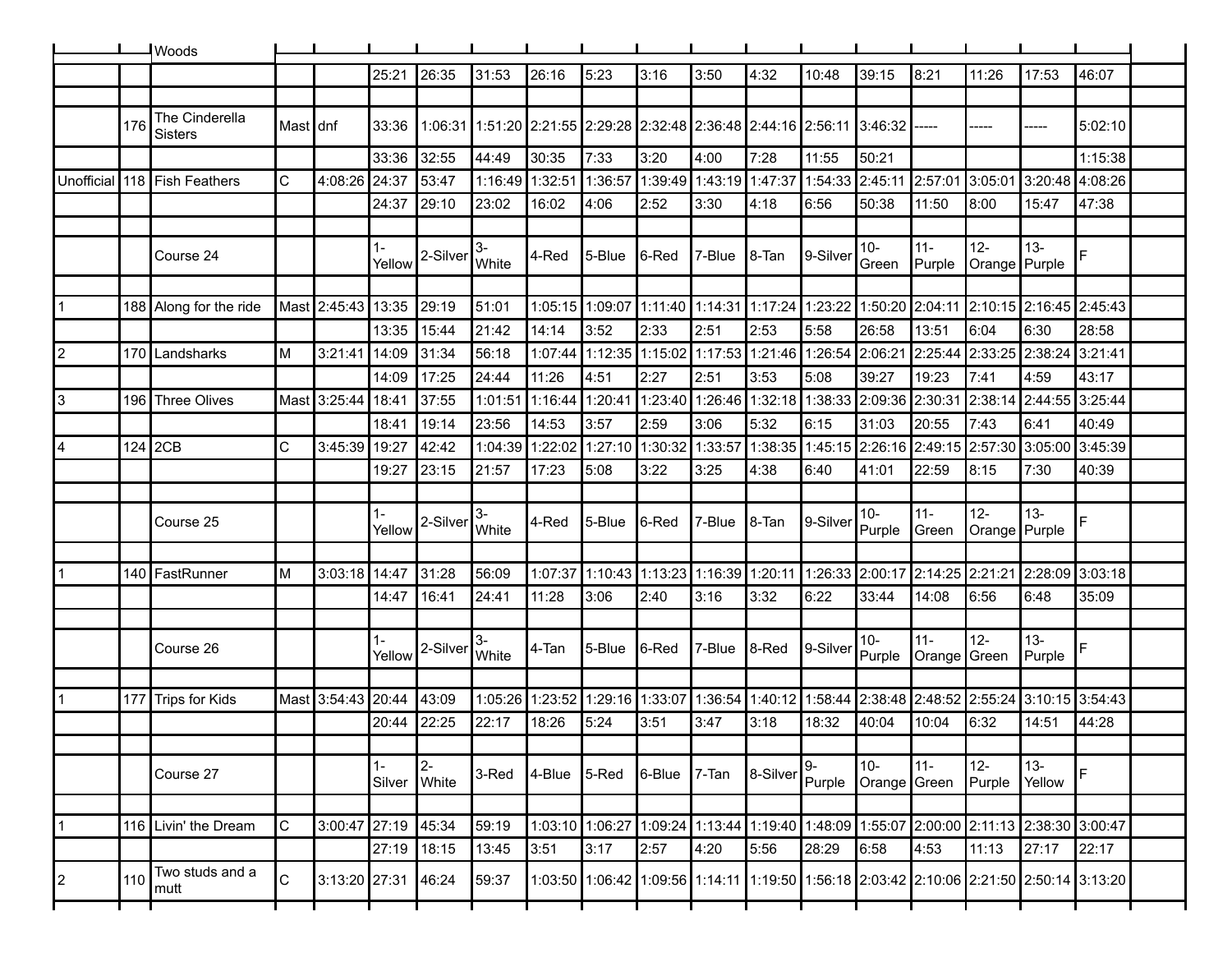|            |     |                                   |             |                     |                 | 27:31 18:53                           | $13:13$ 4:13          |                | 2:52         | 3:14                                                       | 4:15                   | 5:39      | 36:28                                                                                             | 17:24           | 16:24                     | 11:44           | 28:24            | 23:06   |
|------------|-----|-----------------------------------|-------------|---------------------|-----------------|---------------------------------------|-----------------------|----------------|--------------|------------------------------------------------------------|------------------------|-----------|---------------------------------------------------------------------------------------------------|-----------------|---------------------------|-----------------|------------------|---------|
|            |     |                                   |             |                     |                 |                                       |                       |                |              |                                                            |                        |           |                                                                                                   |                 |                           |                 |                  |         |
|            |     | Course 28                         |             |                     | $1 -$           | $2 -$<br>Purple Green                 | $3-$<br>Orange Purple |                | 5-<br>Yellow | $\left  6\text{-}\text{Silver} \right _ \text{White}^{7-}$ |                        | ∥8-Red    | $ 9 - B $ ue                                                                                      |                 | 10-Red   11-Blue   12-Tan |                 | $13 -$<br>Silver |         |
|            |     |                                   |             |                     |                 |                                       |                       |                |              |                                                            |                        |           |                                                                                                   |                 |                           |                 |                  |         |
|            | 94  | <b>JST Smilin'</b>                | C           | 3:57:42             | 26:32           | 42:54                                 | 49:34                 | 57:33          |              |                                                            |                        |           | 1:27:28   1:57:09   2:25:46   2:47:18   2:51:57   2:54:54   2:58:27   3:03:20   3:13:15   3:57:42 |                 |                           |                 |                  |         |
|            |     |                                   |             |                     | 26:32           | 16:22                                 | 6:40                  | 7:59           | 29:55        | 29:41                                                      | 28:37                  | 21:32     | ∥4:39                                                                                             | 2:57            | 3:33                      | 4:53            | 9:55             | 44:27   |
|            |     | Course 29                         |             |                     | $1 -$<br>Yellow | 2-Silver                              | $3-$<br><b>White</b>  | 4-Red          | 5-Blue       | ∥6-Red                                                     | 7-Blue                 | ∥8-Tan    | 9-Silver                                                                                          | $10-$<br>Purple | $11 -$<br>Orange Green    | $12-$           | $13 -$<br>Purple |         |
|            |     |                                   |             |                     |                 |                                       |                       |                |              |                                                            |                        |           |                                                                                                   |                 |                           |                 |                  |         |
| Unofficial |     | 106 Team G.O.                     | C           | 3:06:17             | 25:01           | 44:38                                 | 1:13:57               |                |              |                                                            |                        |           | 1:26:41 1:30:45 1:33:15 1:36:09 1:40:45 1:46:15 2:14:39 2:20:17 2:25:13 2:34:38 3:06:17           |                 |                           |                 |                  |         |
|            |     |                                   |             |                     | 25:01           | 19:37                                 | 29:19                 | 12:44          | 4:04         | 2:30                                                       | 2:54                   | 4:36      | 5:30                                                                                              | 28:24           | 5:38                      | 4:56            | 9:25             | 31:39   |
|            |     | 144 Cobra Kai                     | M           | dnf                 | 19:18           | ----                                  | -----                 | ----           | -----        | -----                                                      | -----                  | ----      | -----                                                                                             | ----            |                           | -----           | -----            | 2:36:08 |
|            |     |                                   |             |                     | 19:18           |                                       |                       |                |              |                                                            |                        |           |                                                                                                   |                 |                           |                 |                  | 2:16:50 |
|            |     | Course 31                         |             |                     | $1 -$<br>Silver | $2-Tan$                               | $3$ -Blue $ 4$ -Red   |                | $5 -$ Blue   | $ 6$ -Red                                                  | <b>I</b> White         | 8-Silver  | 9-<br>Yellow Purple                                                                               | 10-             | $11 -$<br>Orange Green    | 12-             | $13 -$<br>Purple |         |
|            | 97  | C3                                | C           | 3:50:58 34:09       |                 | 41:55                                 | 45:06                 | 47:56          | 50:36        | 53:37                                                      |                        |           | 1:08:32  1:32:35  2:05:21  2:27:21  2:34:56  2:41:54  2:56:32  3:50:58                            |                 |                           |                 |                  |         |
|            |     |                                   |             |                     | 34:09           | 7:46                                  | 3:11                  | 2:50           | 2:40         | 3:01                                                       | 14:55                  | 24:03     | 32:46                                                                                             | 22:00           | 7:35                      | 6:58            | 14:38            | 54:26   |
| 12         |     | 179 Team Hub                      |             | Mast 4:07:39        | 38:15           | 45:20                                 | 52:15                 | 55:20          | 58:46        | 1:01:49                                                    | 1:25:09                |           | 1:56:33 2:26:29 2:47:45 2:59:52 3:07:27                                                           |                 |                           |                 | 3:24:04 4:07:39  |         |
|            |     |                                   |             |                     | 38:15           | 7:05                                  | 6:55                  | 3:05           | 3:26         | 3:03                                                       | 23:20                  | 31:24     | 29:56                                                                                             | 21:16           | 12:07                     | 7:35            | 16:37            | 43:35   |
|            |     |                                   |             |                     | $1 -$           | $\overline{2}$                        | l3-                   | l4-            | 5-           |                                                            |                        |           |                                                                                                   | 10-             |                           | $12-$           | $13 -$           |         |
|            |     | Course 32                         |             |                     |                 | Purple Orange Purple Green            |                       |                | Yellow       | 6-Silver 7-Tan                                             |                        | 8-Blue    | $\vert$ 9-Red                                                                                     | Blue            | $11$ -Red                 | <b>White</b>    | Silver           |         |
|            |     |                                   |             |                     |                 |                                       |                       |                |              |                                                            |                        |           |                                                                                                   |                 |                           |                 |                  |         |
|            | 95  | BAMFs                             | $\mathsf C$ | 3:27:08 23:36       | 23:36 7:37      | 31:13                                 | 37:16<br>6:03         | 54:22<br>17:06 | 21:31        | 19:49                                                      | 18:10                  | 14:06∣    | 1:15:53 1:35:42 1:53:52 1:57:58 2:00:49 2:04:05 2:06:44 2:29:10 2:56:12 3:27:08<br>2:51           | 3:16            | 2:39                      | 22:26           | 27:02            | 30:56   |
|            |     |                                   |             |                     |                 |                                       |                       |                |              |                                                            |                        |           |                                                                                                   |                 |                           |                 |                  |         |
|            |     | Course 33                         |             |                     | $1 -$           | $\overline{2}$<br>Purple Orange Green | l3-                   | Purple         | 5-Silver     | 6-<br>White                                                | ∣7-Red                 | $ 8 - B $ | $\vert$ 9-Red                                                                                     | 10-<br>Blue     | 11-Tan                    | $12-$<br>Silver | $13 -$<br>Yellow |         |
| 11         |     | 158 Ls Dogs                       | M           | 2:22:44             | 17:37           | 22:14                                 | 26:36                 | 34:40          |              |                                                            |                        |           | 1:01:43 1:21:07 1:32:21 1:36:22 1:39:05 1:42:05 1:46:00 1:50:53 2:08:06 2:22:44                   |                 |                           |                 |                  |         |
|            |     |                                   |             |                     |                 | 4:37                                  | 4:22                  | 8:04           | 27:03        | 19:24                                                      | 11:14                  | 4:01      | 2:43                                                                                              | 3:00            | 3:55                      | 4:53            | 17:13            |         |
|            |     |                                   |             |                     | 17:37           |                                       |                       |                |              |                                                            |                        |           |                                                                                                   |                 |                           |                 |                  | 14:38   |
|            |     | Course 34                         |             |                     | $1 -$<br>Yellow | 2-Silver <sup>1</sup> 3-Blue          |                       | 4-Red          | 5-Blue       | 6-Red                                                      | $7-$<br><b>I</b> White | 8-Tan     | 9-Silver                                                                                          | $10-$<br>Purple | $11 -$<br>Orange Green    | 12-             | $13 -$<br>Purple |         |
|            |     |                                   |             |                     |                 |                                       |                       |                |              |                                                            |                        |           |                                                                                                   |                 |                           |                 |                  |         |
|            | 166 | Killer Tarantula<br>Scorpion Cobr | M           | 3:24:48 17:42 37:18 |                 |                                       | 50:29                 | 57:00          |              |                                                            |                        |           | 1:00:23 1:04:08 1:19:28 1:34:43 1:51:37 2:19:56 2:30:20 2:35:48 2:48:00 3:24:48                   |                 |                           |                 |                  |         |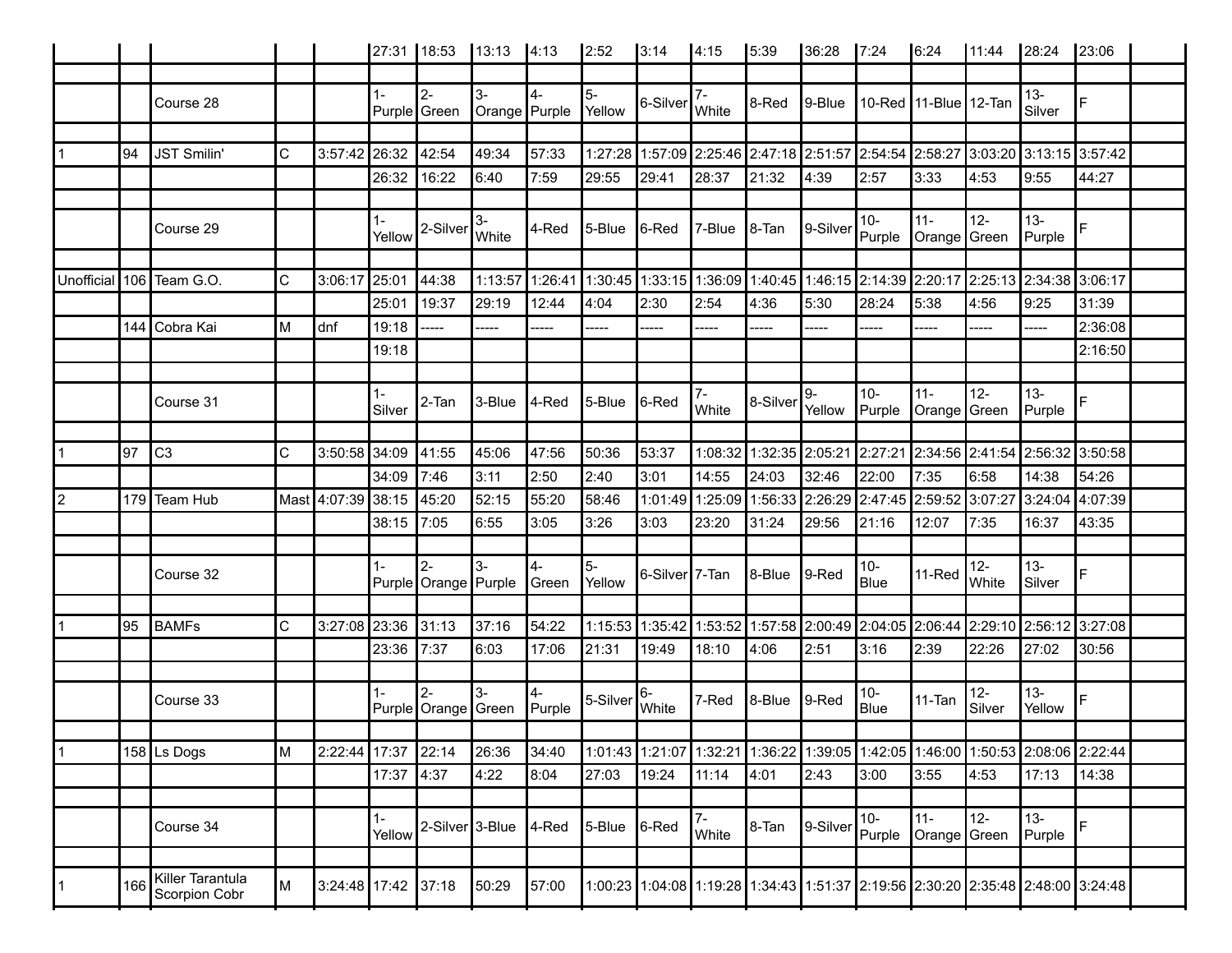|    |     |                                    |              |               | 17:42 19:36  |                                 | 13:11                 | 6:31               | 3:23           | 3:45                        | 15:20 | 15:15                                                                                   | 16:54                     | 28:19                 | 10:24                   | 5:28               | 12:12                   | 36:48                           |                |
|----|-----|------------------------------------|--------------|---------------|--------------|---------------------------------|-----------------------|--------------------|----------------|-----------------------------|-------|-----------------------------------------------------------------------------------------|---------------------------|-----------------------|-------------------------|--------------------|-------------------------|---------------------------------|----------------|
|    |     |                                    |              |               |              |                                 |                       |                    |                |                             |       |                                                                                         |                           |                       |                         |                    |                         |                                 |                |
|    |     | Course 36                          |              |               | 1-           | $2 -$<br>Purple Orange Purple   | $3-$                  | 4-<br>Green        | 5-Silver       | 6-<br>White                 | 7-Red | 8-Blue                                                                                  | $ 9$ -Red                 | $10-$<br>Blue         | $11-Tan$                | $12 -$<br>Silver   | $13 -$<br>Yellow        | F                               |                |
|    |     |                                    |              |               |              |                                 |                       |                    |                |                             |       |                                                                                         |                           |                       |                         |                    |                         |                                 |                |
|    | 148 | We make it<br>happen               | м            | 4:54:37 27:58 |              | 34:19                           | 39:49                 |                    |                |                             |       | 1:00:02 2:27:09 3:00:28 3:27:37 3:32:59 3:36:29 3:40:34 3:48:42 3:59:22 4:32:46 4:54:37 |                           |                       |                         |                    |                         |                                 |                |
|    |     |                                    |              |               | 27:58        | 6:21                            | 5:30                  | 20:13              | 1:27:07 33:19  |                             | 27:09 | 5:22                                                                                    | 3:30                      | 4:05                  | 8:08                    | 10:40              | 33:24                   | 21:51                           |                |
|    |     |                                    |              |               |              |                                 |                       |                    |                |                             |       |                                                                                         |                           |                       |                         |                    |                         |                                 |                |
|    |     | Course 37                          |              |               | 1-<br>Silver | $2 -$<br><b>White</b>           | 3-Red                 | 4-Blue             | $ 5$ -Red      | 6-Blue                      | 7-Tan | ∦8-Silver                                                                               | 9-<br>Yellow              | $10-$<br>Purple       | $11 -$<br>Orange Green  | $12-$              | $13 -$<br>Purple        | E.                              |                |
|    |     |                                    |              |               |              |                                 |                       |                    |                |                             |       |                                                                                         |                           |                       |                         |                    |                         |                                 |                |
|    |     | 152 Warfighters                    | M            | 2:21:55 22:59 |              | 36:31                           | 46:50                 | 50:05              | 52:43          | 55:43                       | 59:42 |                                                                                         | 1:03:59  1:22:46  1:38:20 |                       | 1:43:09                 |                    | 1:47:14 1:55:35 2:21:55 |                                 |                |
|    |     |                                    |              |               | 22:59        | 13:32                           | 10:19                 | 3:15               | 2:38           | 3:00                        | 3:59  | 4:17                                                                                    | 18:47                     | 15:34                 | 4:49                    | 4:05               | 8:21                    | 26:20                           |                |
|    |     |                                    |              |               |              |                                 |                       |                    |                |                             |       |                                                                                         |                           |                       |                         |                    |                         |                                 |                |
|    |     | Course 38                          |              |               | $1 -$        | I2-<br>Green Orange Purple      | $3-$                  | 4-<br>∥Green       | $5-$<br>Yellow | 6-Silver <sup>17</sup> -Tan |       | 8-Blue                                                                                  | $ 9 - Red$                | $10-$<br>Blue         | 11-Red                  | $12 -$<br>White    | $13 -$<br>Silver        | F                               |                |
|    |     |                                    |              |               |              |                                 |                       |                    |                |                             |       |                                                                                         |                           |                       |                         |                    |                         |                                 |                |
|    | 93  | Danish Would Not<br>Approve        | $\mathsf{C}$ | 3:32:19 27:39 |              | 33:05                           | 39:23                 | 51:41              |                |                             |       | 1:16:01 1:38:03 1:46:40 1:52:04 1:55:04 1:58:41 2:02:15 2:24:16 2:55:11 3:32:19         |                           |                       |                         |                    |                         |                                 |                |
|    |     |                                    |              |               | 27:39        | 5:26                            | l6:18                 | 12:18              | 24:20          | 22:02                       | 8:37  | 5:24                                                                                    | 3:00                      | 3:37                  | 3:34                    | 22:01              | 30:55                   | 37:08                           |                |
|    |     |                                    |              |               |              |                                 |                       |                    |                |                             |       |                                                                                         |                           |                       |                         |                    |                         |                                 |                |
|    |     | Course 39                          |              |               | $1 -$        | l2-<br>Yellow Green             | $3-$<br>Purple        | 4-<br>Orange Green | $5-$           | 6-Silver                    | White | 8-Red                                                                                   | $ 9 - B $ ue              | 10-Red 11-Blue 12-Tan |                         |                    | $13 -$<br>Silver        | F                               |                |
|    |     |                                    |              |               |              |                                 |                       |                    |                |                             |       |                                                                                         |                           |                       |                         |                    |                         |                                 |                |
|    | 174 | <b>Trailing Edge</b><br>Technology | M            | 2:43:05 13:49 |              | 25:39                           | 34:33                 | 39:12              | 43:57          |                             |       | 1:13:17 1:40:22 1:54:42 1:58:47 2:01:25 2:04:29 2:08:59 2:14:30 2:43:05                 |                           |                       |                         |                    |                         |                                 |                |
|    |     |                                    |              |               | 13:49        | 11:50                           | 8:54                  | 4:39               | 4:45           | 29:20                       | 27:05 | 14:20                                                                                   | 4:05                      | 2:38                  | 3:04                    | 4:30               | 5:31                    | 28:35                           |                |
|    |     |                                    |              |               |              |                                 |                       |                    |                |                             |       |                                                                                         |                           |                       |                         |                    |                         |                                 |                |
|    |     | Course 40                          |              |               | 1-<br>Yellow | 2-Silver <sup>3</sup> -Red      |                       | 4-Blue             | $ 5$ -Red      | $6 - B$ lue                 | 7-Tan | 8-<br>White                                                                             | 9-Silver                  | $10-$<br>Purple       | $11 -$<br>Orange Purple | $12-$              | $13 -$<br>Green         | Ė.                              |                |
|    |     |                                    |              |               |              |                                 |                       |                    |                |                             |       |                                                                                         |                           |                       |                         |                    |                         |                                 |                |
|    | 130 | Taboolicious                       | F            | dnf           | 29:49        | 1:10:11                         | 1:36:54               | 1:49:42            |                |                             |       | 1:54:08   1:59:05   2:05:54   2:32:14   3:14:25   4:09:52                               |                           |                       |                         | $14:22:32$ 4:35:14 |                         |                                 |                |
|    |     |                                    |              |               | 29:49        | 40:22                           | 26:43                 | 12:48              | 4:26           | 4:57                        | 6:49  | 26:20                                                                                   | 42:11                     | 55:27                 | 12:40                   | 12:42              |                         |                                 |                |
|    |     |                                    |              |               |              |                                 |                       |                    |                |                             |       |                                                                                         |                           |                       |                         |                    |                         |                                 |                |
|    |     | Course 41                          |              |               | $1 -$        | I <sub>2-</sub><br>Yellow Green | $3-$<br>Orange Purple | 4-                 | 5-<br>Green    | 6-Silver 7-Blue             |       | $ 8$ -Red                                                                               | $9 - Blue$                | $ 10$ -Red            | $11 -$<br>White         | 12-Tan             | $13 -$<br>Silver        | $\mathsf F$                     |                |
|    |     |                                    |              |               |              |                                 |                       |                    |                |                             |       |                                                                                         |                           |                       |                         |                    |                         |                                 |                |
| ∣1 | 98  | Three's Company                    | $\mathsf{C}$ | 3:27:46 19:25 |              | 34:30                           | 41:14                 | 46:41              | 58:27          | 1:36:31                     |       | 1:53:59 1:59:52                                                                         | 2:03:29 2:06:23           |                       |                         |                    |                         | 2:26:36 2:44:32 2:53:52 3:27:46 |                |
|    |     |                                    |              |               | 19:25        | 15:05                           | 6:44                  | 5:27               | 11:46          | 38:04                       | 17:28 | 5:53                                                                                    | 3:37                      | 2:54                  | 20:13                   | 17:56              | 9:20                    | 33:54                           |                |
|    |     | Course 42                          |              |               | $1 -$        | $2-$                            | 3-                    | 4-                 | 5-             | 6-Silver 7-Tan              |       | $\vert$ 8-Blue $\vert$ 9-Red                                                            |                           | $\vert$ 10-           | 11-Red 12-              |                    | 13-                     | $\mathsf F$                     | <b>Penalty</b> |